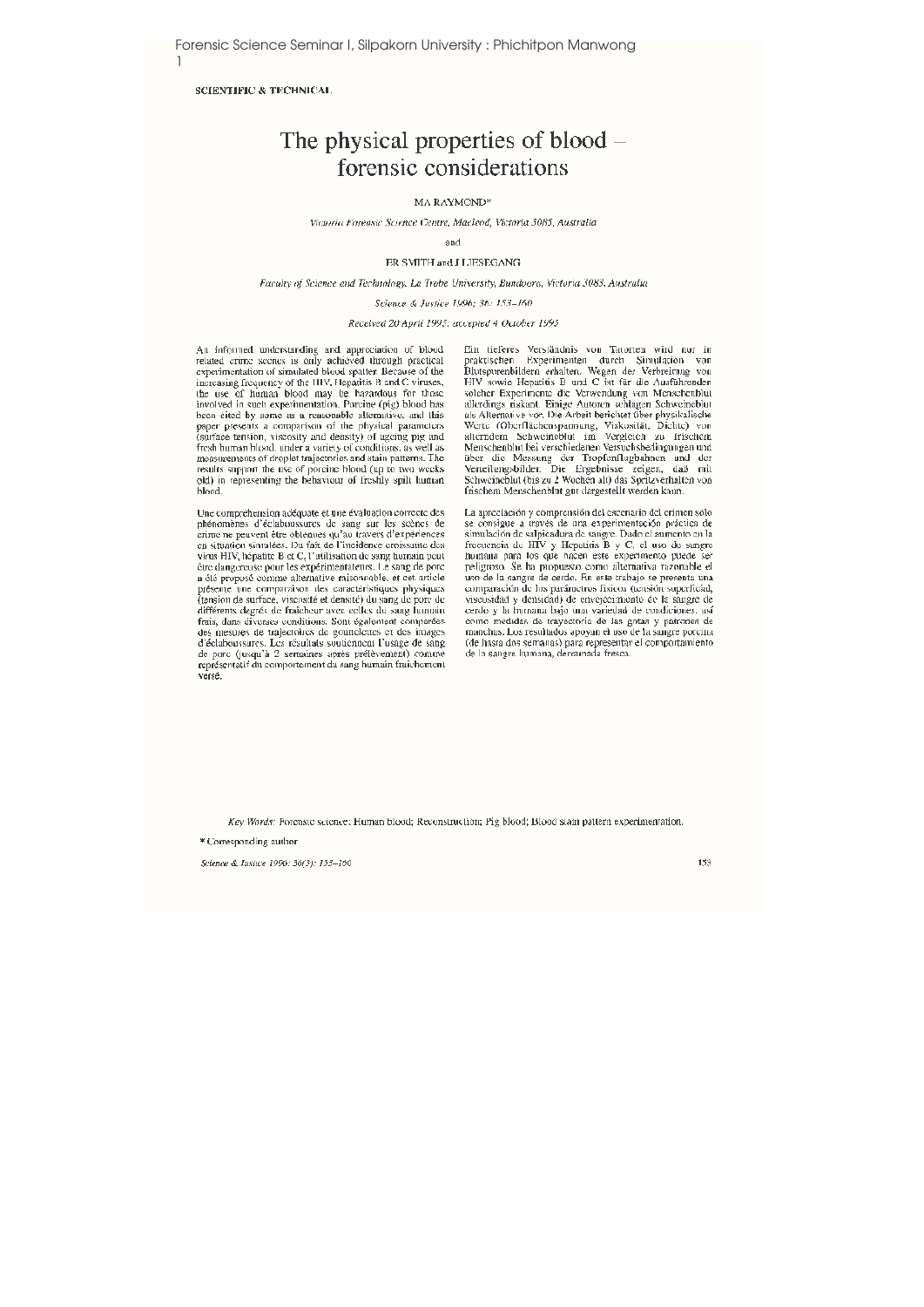### Forensic Science Seminar I, Silpakorn University: Phichitpon Manwong

2

#### The physical properties of bland - forensic considerations

#### Introduction

There are numerous occasions when the importance of the physical characteristics of blood far outweigh the biochemical. Consequently, analysis of physical patterns like bloodstain patterns at scenes of crime or on items of clothing may reveal a wealth of significant information,

There are a number of typical seenarios where this may apply. The suspect may have legitimately come into contact with a bloodstained victim, or may plead self-defence. A police member may be shot and there may be allegations of impropriety. Other examples include a suspicious death (homicide versus suicide), or where two persons or more have bled at the seene and the blood may have mingled. There may also have been a combination of any of the above.

Crime scene reconstruction may be very important for the correct interpretation of evidence. It is widely accepted that an informed understanding and appreciation of crime scenes comes from practical experimentation, in conjunction with an understanding of the causal science  $[1-5]$ , and associated texts carry a significant practical or practicallyorientated component. Experimentation often means that a significant volume of human blood is used in situations which may be hazardous for those concerned, given the increasing frequency of the HIV, Hepatitis B and C viruses.

It is common knowledge that pig organ substitution in humans is being trialled successfully both in Australia and America and that pig and human blood have very similar Haematocrit (Ht) or Packed Cell Volumes (PCVs) when fresh. Porcine (pig) blood has been cited by some as a reasonable alternative to human blood, but a comparison between the physical parameters of ageing pig and fresh human blood has not been documented in the literature.

Surface tension, viscosity and relative density measure ments as well as measurements on free-falling drops and resulting stains were therefore made for both human and porcine blood, under a variety of conditions. It was also deemed to be necessary to compare the effect of length of storage at  $4^\circ$ C on the physical parameters of blood, as is likely to be the case if, for instance, a forensic training course were being conducted over a period of days.

The pigs used included both the Landrace and Duroc Cross pedigrees. The experimental conditions were deliberately chosen to simulate, as closely as possible, those in which blood is normally collected, even though this can produce physiological changes not truly representative of typical protein level concentrations, thereby influencing the viscosity [6]. For instance, pigs stressed by 'the abbatoir process' are prone to the so-called 'acute phase response' which markedly affects the albumen level (Richardson S, personal communication, 1994). In addition, blond samples from different animals of the same species were mixed, to ascertain whether there was a measure of agglutination (as would be expected with different ABO human types), thereby markedly influencing viscosity.

### **Experimental**

#### Surface tension

The surface tension perfinent to crime scene reconstruction is essentially that surface energy or tension characterised by a particular blood droplet's surface and air interface. In the absence of competing forces, the molecules at the interface will be drawn inwards, minimising the surface area for a given volume to give a spherical shape to the drop. As the surface area decreases, molecules are withdrawn from the surface into the interior of the liquid minimising surface energy. One consequence of surface tension is that the pressure on the concave side of the sphere exceeds that on the convex. This force counteracts the effect of the surface tension and prevents droplet collapse.

The surface tension  $(\alpha)$  acting on the circumference of a droplet diametric circle results in force  $\alpha$ .  $2\pi r$  which equals the pressure acting over the circular slice cut through the sphere  $(P \pi r^2)$  at equilibrium  $\{7\}$ .

$$
P = 2\alpha/r \tag{1}
$$

This shows that the internal pressure is inversely proportional to the radius. Thus for very small droplets, the greatest influence on shape is surface tension, irrespective of competing forces.

The blood used in this work was pooled porcine blood which was maintained at either room temperature or  $4^{\circ}$ C, for different periods of time, to study both the effect of time and temperature on the surface tension of blood. It was felt to be necessary also to measure the surface tension of pooled human blood under similar conditions, owing to the paneity of documentation for this parameter. Two reliable methods for surface tension determination were used to cross-reference and therefore corrohorate the results.

The drop weight method. This method was chosen simply because of the case of construction of the apparatus, convemence, reasonable accuracy and more importantly, the fact that the method models a blood droplet leaving a finger or weapon. The procedure is simply to allow drops to form very slowly at the end of a nozzle. The gravitational pull on the drop mass ultimately overcomes the surface tension forces, whereupon the drop becomes detached and falls (Figure 1). In other words, the maximum force available to support the weight (W) of the drop is the product of the surface tension force per unit length and the circumference of the tip. This gives rise to Tate's Law:  $W = 2 \pi c \alpha$ , where  $\alpha$ represents surface tension and r the aperture radius.

It is well established, however, that only a portion W' of the dropict actually falls, as high speed photography clearly shows and as illustrated in Figure 1. The droplet forms a

Science & Justice 1996; 36(3): 153-160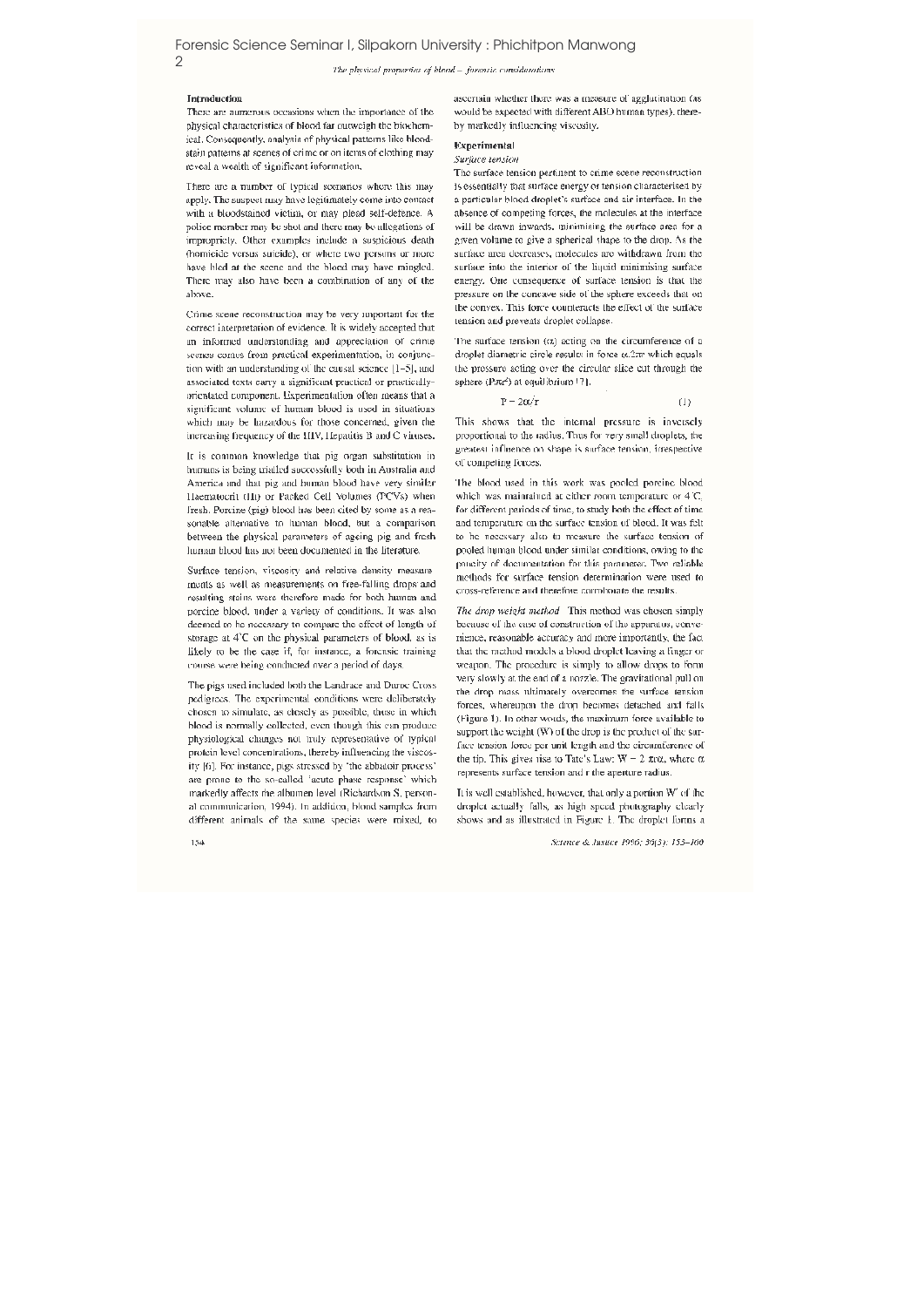Forensic Science Seminar I, Silpakorn University: Phichitpon Manwong 3

MA RAYMOND, ER SMITH and J LIESEGANG



long thin neck just prior to falling and that neck, or at least most of it, remains adhered to the orifice tip. The narrowest part of the neck may break off to form a separate very small droplet. It has been estimated that as much as  $40\%$  of the liquid may remain attached to the tip. With blood, there is the additional complicating factor of the residual blood slowly drying at the edge of the circumference of the nozale tip, leaving behind cellular matter and thereby altering the dimensions of the circumference. These non-wetting properties of blood mean that the internal radius of the tip should be used.

The inability to register a true mass was treated mathematically by the method of Harkins and Brown [8] who calculated that the actual drop weight should be represented by

$$
W' = 2\pi r \alpha f \tag{2}
$$

where  $\mathbf{f} = \psi(\mathbf{r}/a) = \phi(\mathbf{r}/V^{1/3})$ , a is the capillary constant and V the drop volume which they verified experimentally. Thus surface tension can be obtained from tables of f and from

$$
\alpha = \text{mg}/2\pi r\mathbf{f} \tag{3}
$$

where m is the mass of the drop and g the acceleration due. to gravity  $(9.81 \text{m/s}^2)$ .

It is desirable to use only those values of  $\pi/\nabla^{1/2}$  where the f value varies most slowly. This method is quoted as being accurate to 0.1-0.2% provided that the drops are formed very slowly, particularly just prior to detachment.

The apparatus, designed by the authors and used for this method, was a 'Droplet Delivery Mechanism Apparatus', which allowed the throughput of droplets of liquid of a predetermined constant mass (or radius), at a pre-set constant temperature. The apparatus consisted of a reservoir which fed into a thermostatically-controlled, constant-head tank

Science & Justice 1996; 36(3): 153-160



(to ensure uniform drop-mass delivery). The header tank also housed an electric stirrer to ensure temperature consistency. Droplet size, temperature and delivery rate were fixed for a given investigation. The aperture which modified drop size was an interchangeable brass funnel connected via an 'O' ring to a needle valve housed internally in the apparatus with only the valve tap protruding through the top of the apparatus. This meant that the valve could easily be controlled manually, but more importantly, that all of the fluid right up to the interchangeable brass funnel, was maintained at the predetermined temperature. Drop mass was thus regulated and controlled by the constant head and the temperature could be maintained at  $37 \pm 0.5$  °C.

The images of the droplets leaving the tip were captured by two cameras positioned at 90 degrees to one another. This ensured that, within experimental error, the drops were photographed when situated at the centre of the camera viewfinders to minimise any parallax error.

The sessile drop method This well known procedure is one commonly used for liquids with high surface tensions. The method and theory is covered by Adamson [7] and Burdon [9]. A large drop of the liquid is formed in either a cupshaped depression, a concave surface or on a plane. The vertical distance h, is measured between the summit and the plane through the points at which the tangent to the surface is vertical (osually termed the equatorial plane). Therefore measurements are made on the part of the drop not in contact with the solid and results should be independent of the surface and its properties. The large drop size provides an internal check against drop contour irregularities due to irregular wetting. As the size of the drop increases, the curvature at the apex becomes less pronounced and tends to zero as the drop size approaches infinity. For very large drops, therefore, only one radius of curvature (that in the plane of the drawings) need be considered, Figure 2. This means that surface tension is simply described by the formula

$$
\alpha = \Delta \text{pgh}^2 / 2 \tag{4}
$$

where Ap represents the differential pressure across the surface of the drop. Experimental data have shown that this formula holds adequately for drops of radius of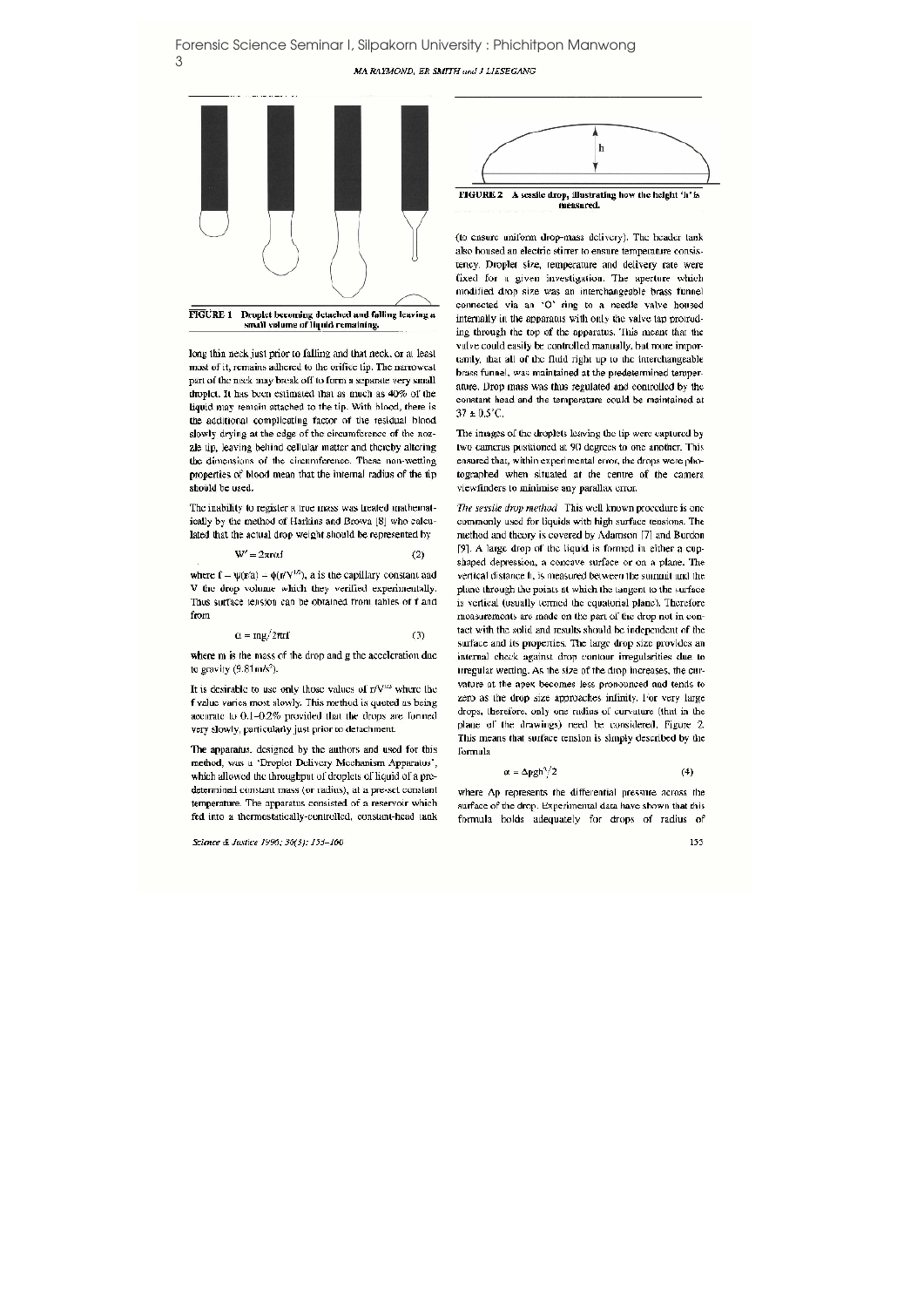### Forensic Science Seminar I, Silpakorn University: Phichitpon Manwong

#### The physical properties of bland - forensic considerations

approximately two centimetres with no correction factor necessary.

 $\overline{4}$ 

It was found to be necessary with sessile blood drops to coat the surface of the plane surface, upon which the drop sat, with an even deposit of high viscosity grease. Otherwise, it was extremely difficult even with a clean hydrophobic surface to ensure that the drop shape was not adversely influenced by surface tension 'point' variation effects between the surface and the drop.

The droplets were photographed using Technical Pan Film, f stop 5.6 at a shutter speed of 1/15s. The contrast of the product was enhanced by treating the film as ASA 50. The camera was mounted relative to the drop in such a way that the focal distance did not alter between photographs.

Finally, a vertical scale was photographed at the same distance to enable accurate measurements of the drop photographs against the scale reference to be made, using a Wild Leitz TM-9010 System Monitor, This is an optical microscope interfaced with a digital length measuring apparatus and can be calibrated by tracking against a scale to give a very accurate estimate of the actual dimensions of the drop. The camera and drop surfaces were levelled prior. to photography with a spirit level and the surface was placed on a flatbed electrophoresis unit connected to a water pump system, which could be held at  $37 \pm 0.5^{\circ} \text{C}$ during data collection,

Photographs were taken of distilled water and mercury as internal controls, human blood in both ACD and EDTA anticoagulants from a number of sources and porcine blood taken from four different animals. The large drops of pigblood were photographically captured fresh, and after one and two weeks of 4°C incubation.

#### Viscosity

Ten porcine blood samples were collected directly into EDTA anti-coagulant bottles from the necks of animals killed at the abbatoirs.

The method chosen for accuracy and speed was that using the cone plate viscometer [10-15]. The Wells-Brookfield Cone/Plate Viscometer (Figure 3) is a torque measuring system which utilizes a calibrated beryllium/copper spring to quantify the resistance offered by a sample fluid to a rotating cone. The fluid sits betweeen the cone spinning at a predetermined speed and a stationary plate. The resistance to the cone rotation is proportional to the shear stress in the fluid where shear stress is itself defined as the rate of deformation of the fluid. The shear rate is a function both of the cone rotational speed and the gap between the cone and the plate. The viscosity is the ratio of the shear stress to the shear rate and may be considered to be a constant for a Newtonian fluid. Blood as a non-Newtonian fluid, however, may be expected to have a viscosity which is dependent on the shear rate (Figure 4).

Viscosity measurements were also made using a Wells-Brookfield Programmable Rheometer according to the specifications laid down by that manufacturer. The instrument was calibrated by a National Association of Testing Authorities, Australia (NATA) registered laboratory prior to use and re-calibrated at 37°C using the Brookfield Viscosity Standard Fluid 10, Lot No. 112288, before and after the generation of each set of data points. This oil has a viscosity of 9.6 centipoise (eps) at  $25^{\circ}$ C and should have a value of  $7.7 \pm 0.1$  cps at 37°C.

Haematocrit  $(Ht)$  value Since viscosity is considered to be a function of the haematocrit value, the estimation of the packed cell volume, it was thought necessary to determine the Ht value of fresh and aged pig blood, to be able to make comparisons with those figures cited in the fiterature for both fresh human and fresh pig blood [16]. The technique used was the standard Australian method as laid down by the National Association of Testing Authorities (NATA)





Science & Justice 1996: 36(3): 153-160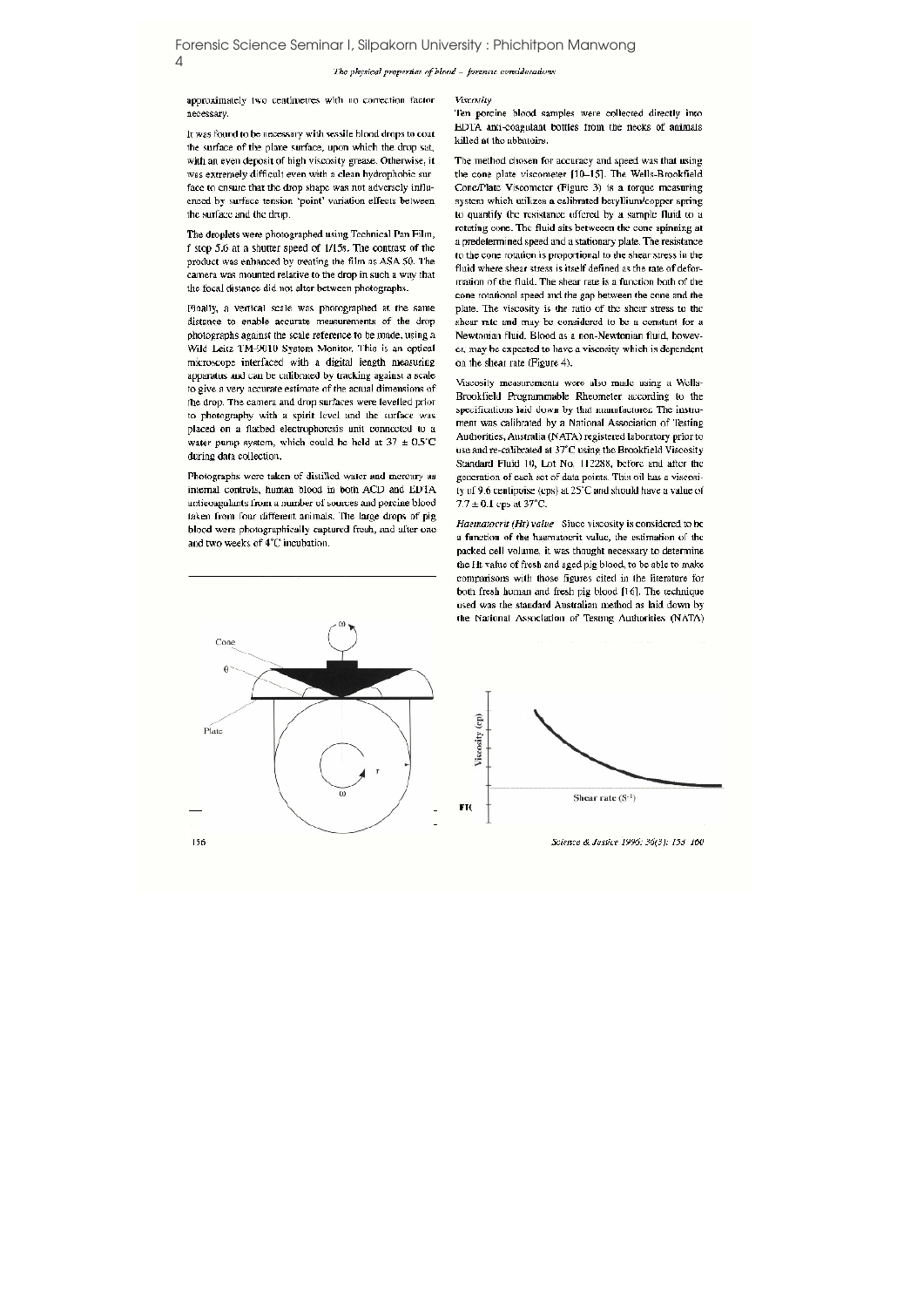5

#### MA RAYMOND, ER SMITH and J LIESEGANG

which requires that the blood Ht tubes be centrifuged at 12000 rpm for 3-5 minutes. Haematocrit measurements were made and normalisation effected according to the formula

(The Ht value from analysis/ the Ht value required)

```
- J = Volume of sample plasma needed to add to
```
 $(5)$ I int of sample whole blood

Analyses were commenced within three hours of acquisition of the samples. The same ten pig blood samples were split into 4°C and room temperature regimes and re-tested (unadjusted) after eight days and again after 14 days. These samples were not normalised as there was significant lysis which varied considerably from sample to sample. This would have made such an analysis fairly meaningless, particularly as some of the samples appeared to have been significantly affected by yeast and/or bacterial contamination.

In addition, equal volumes of the ten samples were mixed and subjected to exactly the same conditions as those described. The rationale was simply to determine whether the agglutinins of some of the pigs formed complexes or reacted with the agglutinogens of others, in such a way as to influence the viscosity of the mixture in the short or long term

Finally, as blood is a non-Newtonian fluid, whose viscosity typically approaches a limiting value at shear rates in excess of 200s<sup>1</sup>, a comparison was made between the velocity of the blood in the moving droplet with the velocity of the blood between the cone and plate of the rheometer, to ascertain whether the two were sufficiently similar to allow meaningful viscosity comparisons to be made.

#### Relative density (specific gravity)

The method used was essentially that described by Nelkon and Ogborn [17]. The relative density of the blood was measured using a pyknometer graduated to hold a volume of 10ml at 20°C. The pyknometer was weighed dry at 37°C, with distilled water as a reference sample at 37°C, with fresh human blood from a number of individuals and finally with fresh pig blood. The anticoagulant used for the human sources was both EDTA and ACD. This process was repeated for one- and two week old pig blood which had been stored at 4°C. Four different pigs were tested in each case. All weighings were made by a Mettler top-loading balance in a 37°C  $\pm$  0.5°C incubator which had been calibrated at that temperature after equilibration. Time was allowed for equilibration after each step in the weighing process.

#### Blood stain size versus blood droplet size

The drop-weight apparatus was used to ensure that the blood droplets were of a consistent and measurable weight and were being propagated at a temperature of approximately 37°C. This meant that an accurate radius could be

Science & Justice 1996; 36(3): 153-160

determined and measured against the resulting stain size. Two different aperture sizes were used to generate different size drops. The target surfaces were those typically associated with a crime scene comprising a gloss acrylic and a low sheen paint surface, linoleum, laminate, glass and face brick. The drop distance from aperture to target surface (1.7m) was chosen such that the droplet velocity was, firstly, not substantially different from terminal velocity and secondly, approximately the distance between an adult male face and the ground.

#### Results and discussion

There are live factors influencing the shape of a liquid droplet: surface tension, hydrostatic pressure, aerodynamic pressure, internal circulation and electric stress. Research suggests that internal circulation would have minimal effect on drop shape and the electric field stress is not applicable here. Hydrostatic and aerodynamic pressures are more complicated than the aqueous drop at terminal velocity model. as the velocity and direction of the crime scene blood droplet are almost always changing in flight.

Blood is a unique fluid, with physiological properties (such as its ability to clot), which potentially also serve to complicate computations. Clutting and drying times, however, appear to be of an order of magnitude unlikely to influence the ballistic nature of blood droplets [18].

Blood is not a medium which easily lends itself to some aspects of analysis characterisation. Once outside the body, a number of complex mechanisms come into play, which make the fluid onique. In addition to the normal liquid drying factors, namely ambient temperature, prevailing air corrents and humidity, blood both clots and, under certain conditions, differentiates into two principal components the particulate matter and the plasma.

The speed with which an assault takes place, where blood is airborne for a fraction of a second, means that the concerns over clotting, drying or separation factors are largely unfounded. The bloodstain patterns generated by the dynamics of an assault are a result of small drops or stains of blood impacting on surfaces. The parameters above may only be an issue if the assault is protracted, or is effected in stages.

There are only three physical properties which directly influence the flight characteristics and the non-Newtonian properties of the blood drops or smears; namely, surface tension, viscosity and specific gravity or density. Consequently, in any reconstruction, re-enactment or simulation, it is important to know that the blood being used closely approximates human blood leaving the body. For instance, it is generally necessary to use an anti-coagulant and, if large volumes are needed, it is not uncommon to use animal blood in lieu of human. Animal blood is easily obtained in volume from an abbatoir and believed to be free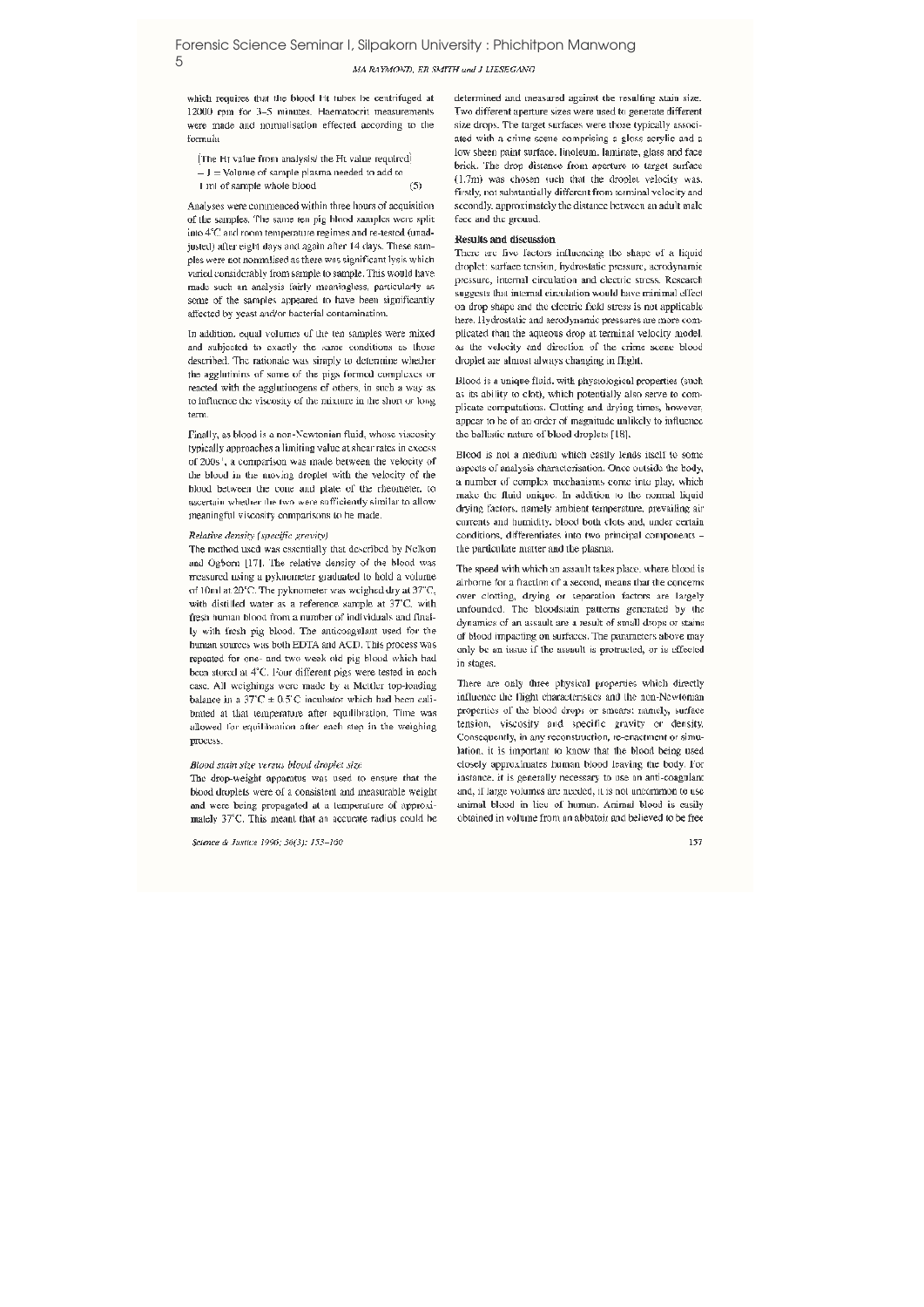6

#### The physical properties of blood - forensic considerations

Ofrom the HIV and hepatitis viruses associated with human blood. The other consideration is the way in which liquid blood performs after storage at room temperature, 4°C or -70°C. It appears to be only specific gravity or density measurements of blood from various species that have been well documented by Wintrobe [16].

#### Surface tension

Falling drop method The falling drop apparatus as devised required approximately 0.5 litres of liquid to maintain a constant head at 37°C  $\pm$  0.5°C. The apparatus was tested with distilled water and gave a surface tension range value of 6.6-7.0 x  $10^2$  Newtons per metre (N/m) using two different sized apertures. Table 1 gives a literature value of 7.14  $\times$  10<sup>-3</sup> N/m. Fresh human blood preserved in acid citrate dextrose (ACD) gave a value of 6.1 x 10-2 N/m. ACD was the preservative used by the Victorian Blood Transfusion Service.

| TABLE 1 |                                       |  | Surface tension results obtained by |  |
|---------|---------------------------------------|--|-------------------------------------|--|
|         | drop weight and sessile drop methods. |  |                                     |  |

|                     | Surface tension (x 10 <sup>-1</sup> N/m)<br>sessile drop<br>drop weight |              |  |
|---------------------|-------------------------------------------------------------------------|--------------|--|
| Distilled water     | $6.6 - 7.0$                                                             | $6.9 - 7.25$ |  |
| Human blood         | 6.1                                                                     | $5.1 - 5.7$  |  |
| Pig blood (fresh)   | 5.1                                                                     | 53.58        |  |
| Pig blood (7 days)  | 5.6                                                                     | 5.3–5.65     |  |
| Pig blood (14 days) | 5.7                                                                     | $51 - 56$    |  |

Pooled pig blood, preserved in EDTA, gave values of  $5.1 \times$  $10\text{-}2$  N/m for fresh blood, and 5.6 and 5.7 x  $10\text{-}2$  N/m for pig blood, one- and two-weeks old respectively. The blood was stored at 4°C when not under test conditions. The major problem associated with this method was the propensity of the blood to leave a small residue of cellular matter on the aperture circumference which built up over a period of time thereby altering the effective diameter of the aperture. Consequently, the apparatus aperture needed constant monitoring and cleaning. In addition, it was not possible to use small apertures, as small radii values give rise to significant errors in the value of the corrective factor f, as in equations 2 and 3.

The sessile drop method The small volume of blood necessary for this technique  $(< 2$  ml) meant that blood samples from a number of persons could be analysed with relative ease. Distilled water test results ranged from 6.9–7.25 x  $10<sup>2</sup>$  N/m. The surface tension of blood taken from five individuals was analysed as  $5.1-5.7 \times 10^2$  N/m (Table 1). The difference in anticoagulants, on the small number of samples tested, did not appear to have significantly influenced results.

The surface tension results obtained for the four pig bloods, each tested fresh and at one and two weeks of age, were 5.1–5.8, 5.3–5.65 and 5.1–5.6 x 10<sup>2</sup> N/m respectively, and were very similar to values obtained for humans. In addition, there was no significant change in surface tension with storage at  $4^{\circ}$ C.

#### Viscosity

The haematocrit value (Ht) is generally considered to be a useful guide to the viscosity of a fluid. The typical Lit value for pig blood is not at all dissimilar to that of human blood (Table 2). The viscosity of pig blood, however, is approximately 20% higher than fresh human blood (Table 3). This difference is extended to 60% after two weeks incubation at 4<sup>3</sup>C. Incubation at body temperature for that period, not surprisingly, gave results that rendered it entirely unsuitable for further use. Mixing blood from different pigs did not appear to influence the resultant viscosity in any measurable way.

|               | <b>TABLE 2</b> Change of haemotocrit values of pig |
|---------------|----------------------------------------------------|
|               | blood over time and temperature. Published         |
|               | rauge of pig blood: 38.9–46.3.                     |
|               | Published range of human hluod: 40.0–45.0.         |
| lge of blood. | Temperature                                        |
|               | 4°C –<br>- 37°C                                    |
| .             |                                                    |

|                      | — L. | ---  |  |
|----------------------|------|------|--|
| Presh pig blood 40.5 |      |      |  |
| 1 week old           | 44.6 | 45.0 |  |
| 2 weeks old.         | 47.0 | 50.0 |  |

**TABLE 3** Range of viscosities obtained for pig blood. Typical published range of human blood:

| $3.2 - 4.4$             |             |             |  |
|-------------------------|-------------|-------------|--|
| Axe of blood            |             | Temperature |  |
|                         | 4°C         | 37°C        |  |
| Fresh pig blood 3.9-5.4 |             |             |  |
| 8 days old              | $4.9 - 6.3$ | $6.3 - 8.8$ |  |
| 2 weeks old             | $5.5 - 6.9$ | 6.8–>10     |  |

Velocity within a droplet Given that the viscosity of a non-Newtonian fluid varies with shear stress, it was important to determine whether the velocity in a typical airborne droplet was of a similar magnitude to the blood under test. It is possible to calculate the velocity V at the maximum droplet distortion by taking the distance r from the droplet centre to the furthest point on the droplet surface to be

$$
R + c(t) \tag{6}
$$

where R is the radius in the equilibrium position and  $\varepsilon(t)$ represents the change (distortion) at time t. From potential flow theory of small oscillations [19] where  $V_r(R)$ represents, we have

 $\mathbf{r} =$ 

Science & Justice 1996; 36(3): 153-160

#### 158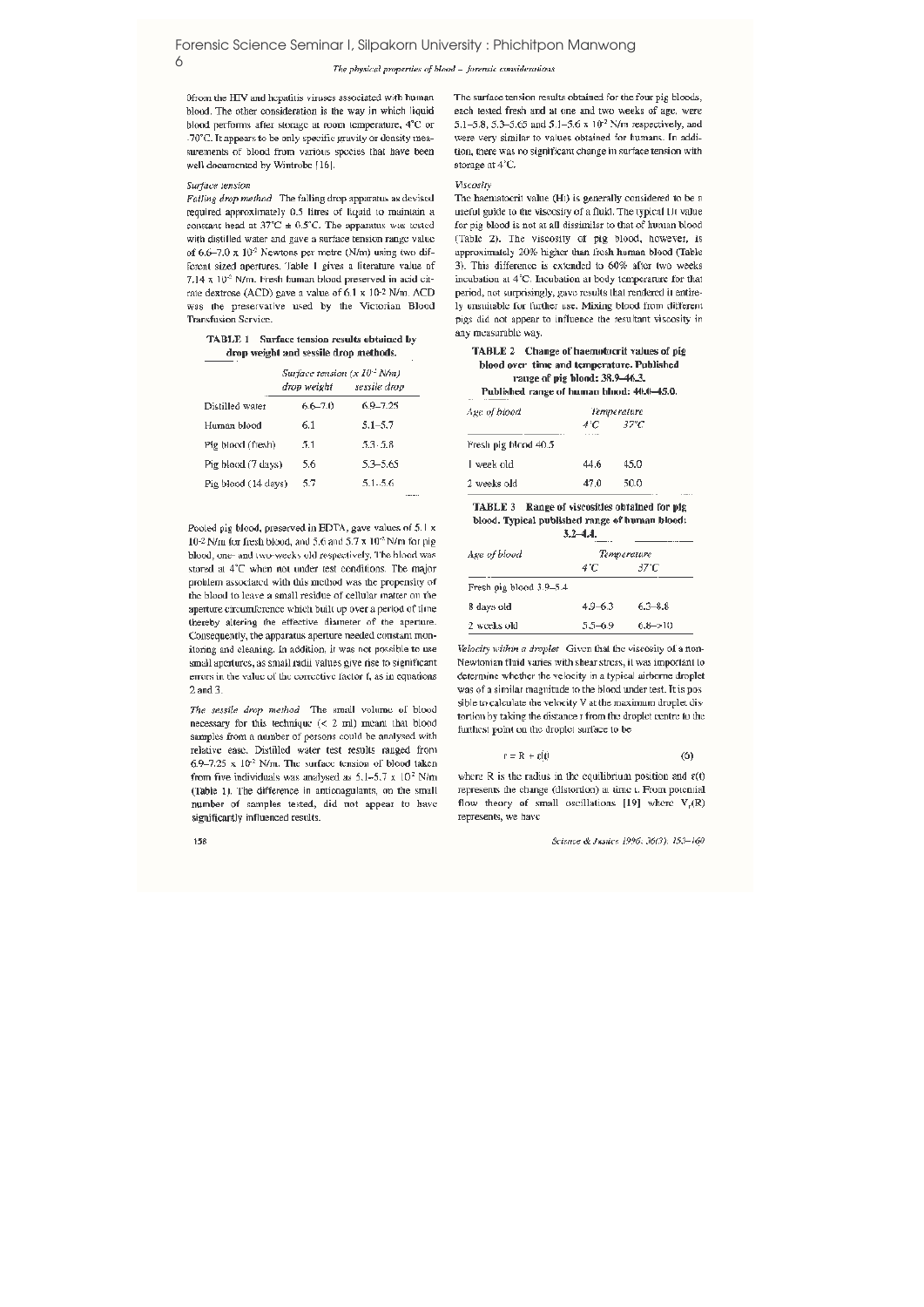#### MA RAYMOND, ER SMITH and J LIESEGANG

$$
\mathbf{V}_{\rm f}(\mathbf{R})_{\rm max} = 2a\mathbf{R}\mathbf{Y}_{20\text{max}} \tag{7}
$$

where a is an arbitrary small constant from the mathematical analysis.

7

Hence 
$$
V_r(R)_{m_{\text{dS}}} = \omega(r_{m_{\text{dS}}} - R)
$$
 (8)

From the theory for small oscillations of droplets, we have

$$
\mathbf{r}_{\text{max}} = \mathbf{R} + 2\mathbf{a}\mathbf{R} \mathbf{Y}_{20\text{max}} / \mathbf{\omega} \tag{9}
$$

where  $\omega$  is the angular frequency of oscillation and  $Y_{Zb\mu a\lambda}$ is the maximum of a spherical harmonic function, so that a is a measure of the amplitude of the oscillation.

This allows us to make a comparison between the velocity of the blood in the droplet against the velocity of the blood hetween the cone and plate of the rheometer used for measurement.

An 'extreme' velocity likely to be encountered can be modelled thus

$$
R = 2.25 \text{mm};\ 80\% A = 0.45 \text{mm};\ T = 0.03\text{s}
$$

$$
Internal velocity = 30 mm/s \qquad (10)
$$

For a rheometer cone radius of 24mm where the cone is being rotated at 60 revolutions per minute (rpm), the velocity at a point on the circumference of the cone is

 $60 \times 2\pi \times 24/60 = 150$  mm/s

A smaller droplet will have an oscillation period of  $< 0.03$ s, (a 1.0mm drop, for instance, has a period T of  $0.01$ s) and so  $V_f(R)_{max}$  will be >100mm/s, which is approximately equal

TABLE 4 Effect of ageing on relative density of pig blood. Typical published human range: 1.052-1.063.

| Bluad          | Specific gravity (relative density) |
|----------------|-------------------------------------|
| Fresh human    | 1.056–1.061                         |
| Frush pig      | 1.062                               |
| I week old pig | 1.058                               |
| 2 week old pig | 1.058                               |

to the viscosity measured by the cone/plate method at 60 rpm. At this revolution speed, which implies a shear rate of 230s<sup>-1</sup>, the viscosity of blood approaches a limit as illustrated in Figure 4.

#### Relative density

The relative density measured for human blood containing ACD or EDTA anti-coagulant was found to be almost identical to the published range; (1.052-1.063 versus  $1.056-1.061$ ) [16]. The values determined for fresh, oneand two-week-old pig blood were again not significantly different from either the human values or one another; 1.062, 1.058 and 1.058 respectively (Table 4).

#### Blood stain size versus blood drop size

The stain size ranges produced by droplets of controlled size are shown in Table 5. As may be seen, the stain sizes showed little variation with target surface. It should be remembered that, unlike carpet or fabric, none of the surfaces used could be considered to be absorbent; stains on absorbent material do not accurately reflect drop size or direction. There did not appear to be any significant difference between the stain diameter sizes produced by human or pig blood drops. There was, however, a distinct trend towards a slightly decreasing pig blood stain width with age of the blood, despite the lack of change of surface tension with time. This may be due to the change in frictional properties (viscosity) of the blood over time, as the cellular material in the blood lyses and degrades with age and exposure to the atmosphere.

Two different aperture sizes were used. The stain widths generated on all surfaces tested were found to be 4.5-5.0 times the diameter of the blood drops, at approximately 37°C, that produced them. This gives a measure of the 'flying' drop size which produces any given stain on a nonabsorbent surface. These results are entirely consistent with those obtained by other researchers using water as their medium [20]

#### Conclusion

The comparison of fresh human blood with fresh and aged porcine blood using the parameters surface tension, viscosity and relative density, shows a remarkable similarity between the two. This means that it is valid to use pig blood

TABLE 5 Stain sizes (mm) obtained on different target surfaces from controlled drop volumes. Two different aperture sizes indicated by  $\ell$ . Blood stored at  $4^{\circ}$ C between tests.

| <b>Blood</b>   | gloss acrylic | tow sheen. | Surface<br>linoleum | laminate  | glass     | face brick<br>$- - -$ |
|----------------|---------------|------------|---------------------|-----------|-----------|-----------------------|
| Fresh human    | 21,0/19.8     | 20.2/19.0  | 19.8/18.9           | 20.0/19.7 | 20.6/19.3 | 20.0/18.2             |
| Fresh pig      | 19.7/18.6     | 19.2/18.7  | 19.8/19.4           | 19.9/19.5 | 20.1/19.8 | 18.8/18.1             |
| 1 week old pig | 19,6/19.0     | 19.3/18.7  | 19.7/19.4           | 19.7/18.4 | 18.3/18.2 | 19.3/18.7             |
| 2 week old pig | 18.5/18.3     | 18,7/17.8  | 19,0/18.4           | 18.9/18.3 | 18.6/18.2 | 18.4/18.0             |

Science & Justice 1996: 36(3): 153-160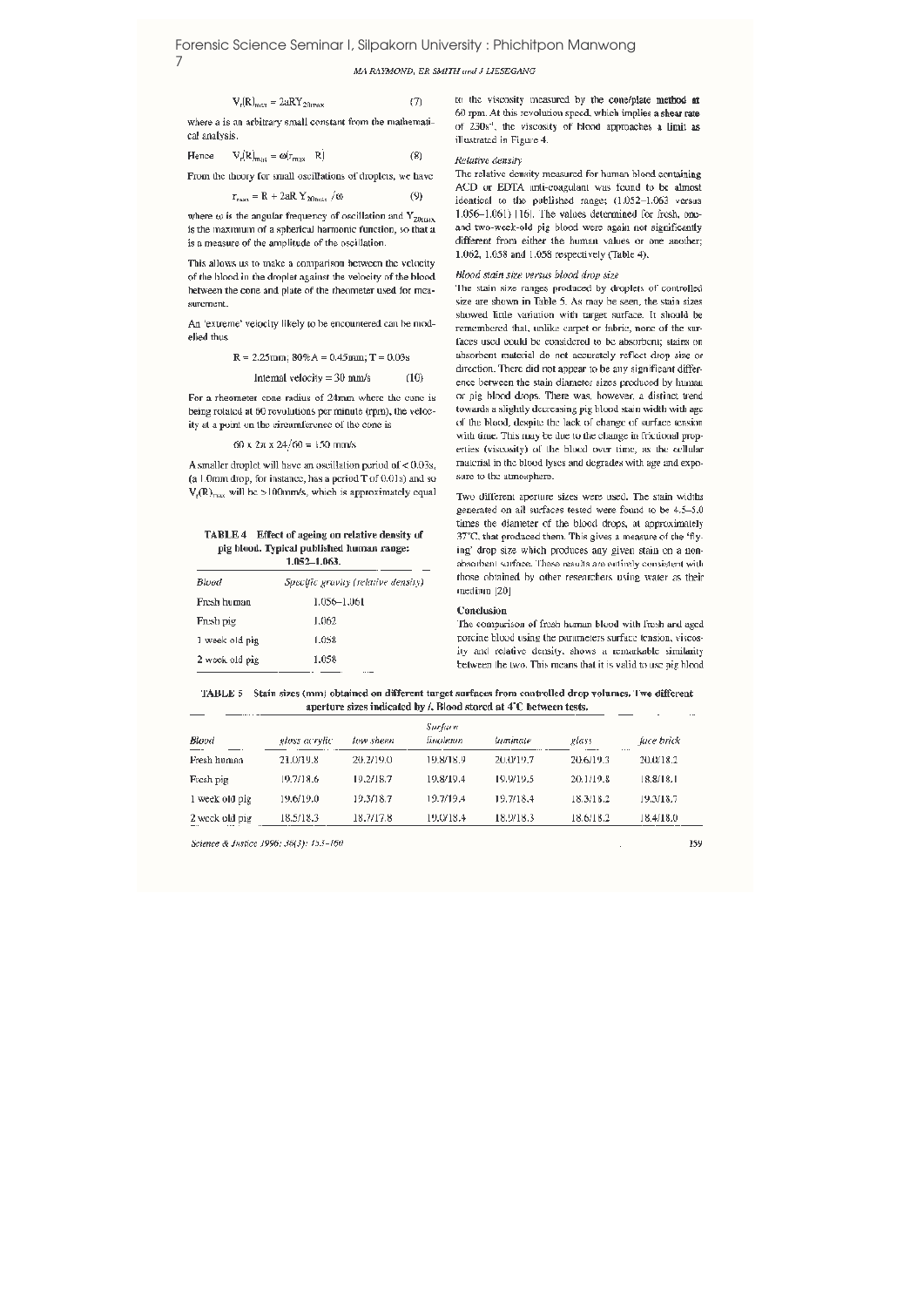Forensic Science Seminar I, Silpakorn University: Phichitpon Manwong  $\mathsf{R}$ 

The physical properties of blood - forensic considerations

instead of human blood for the re-enactment of a crime scene or for educational purposes, even when the pig blood. is up to two weeks old, provided it has been incubated at 4°C for that period. It should be remembered, however, that the viscosity of pig blood is higher than that of human blood and consequently will dampen drop distortion faster than is the case for human blood. The extent of this effect and the implications for impact angle measurement may be calculated,

Finally, the fact that the human blood stain width/drop diameter ratio  $(4.5, 5.0)$  is comparable to that of pig blood, not only allows drop size estimation, but also confirms the validity of the latter as a safe, convenient alternative to human blood with all its associated health hazards.

#### Acknowledgements

Thanks are due to Robert Hall. David Grace and Max Jones. of the Victorian Forensic Science Centre for their invaluable photographic expertise and assistance, to Horst Dressel and Joe Tornallyay from the mechanical, and electronic workshops respectively, School of Physics. La Trobe University, to the Heidelberg Repatriation Hospital for the use of their viscometer, and to the National Institute of Forensic Science, Australia for financial support. Elements of this paper were presented at the 12th Australian and New Zealand International Symposium on the Forensic Sciences, November 1994.

#### **References**

- MacDonell HL. Blondstain Patrom Interpretation, New York:  $\mathsf{L}$ Laboratory of Forensic Science Publishers, 1982.
- $\overline{2}$ MacDonell HL. Bloodstain Patterns. New York: Lahoratory of Forensie Science Publishers, 1993.
- Laber TL and Epstein BP. Blondstain Pattern Analysis. ι Minneapolis, MN: Callan Publishing, Inc., 1983.
- $\overline{4}$ Stephens BG and Allen TB. Backspatter of Blood from Gunshot Wounds Observations and Experimental Simulation. Journal of Forensic Sciences 1983; 28(2): 437-439.
- $5.$ Eckert WG and James SH. Interpretation of Bloodstain Evidence at Crime Scenes. The Netherlands: Elsevier Science Publishing Co., Inc., 1989.
- Schreiber G. Synthesis, Processing and Secretion of Plasma 6. Proteins by the Liver and Other Organs and their Regulation. In: The Plasma Proteins, Vol. V. 2nd edition, Sydney: Academic Press. 1987.
- 7, Adamson A. Physical Chemistry of Surfaces, 3rd edition, New York: Interscience, Wiley, 1976; 1-45.
- 昘. Harkins WD and Brown FE. The determination of surface tension-(free surface energy) and the weight of falling drops: the surface tension of water and benzene by the capillary height method. Journal of the American Chemical Society 1919: 41: 499-523.
- 9. Burdon RS. The surface tension of mercury in a silica apparatus. Transactions of the Faraday Society 1932; XXVIII: 866-876.
- $H$ Wells RE, Denton R and Merrill RW. Measurement of viscosity of biologic fluids by cone plate visconacter. Journal of Laboratory and Clinical Medicine 1964; 57(4): 646-656.
- П. Stuart J. Measurement of blond rheology. Hengitology 1968; August/ September edition: 19-21.
- $12$ Charm SE and Kurland GS. A Comparison of Conette, Cone and Plate and Capillary Tube Viscometer for Blood, 5th European Conference Microcirculation, Gothenburg 1968. Bibliotheca Anatomica: 10: 85-91.
- $13$ Charm SE and Kurland GS. Discrepancy in measuring blood in cohette, cone and plate, and capillary tobe viscometers. Journal of Applied Physiology 1968: 25(6): 786-789.
- $14.$ Copley AL. Nen-Newtonian hehavior of surface layers of human plasma proacin systems and a new concept of the initiation of thrombosis. Biorheology 1971; 8: 79-84.
- $15.$ Ernst E, Monshausen Ch. and Matrai A. Blood viscosity - a comparative study on three rotational instruments. Biorheology 1985; 22: 471-475.
- 16. Wintrobe MM, Clinical Haemorology, 7th edition, Philadelphia: Lea and Febiger, 1975.
- $17<sup>°</sup>$ Nelkon M and Ogborn JM. Advanced Level Practical Physics. 2nd Edition, London; Heinemann Educational Books Etd., 1962; 246-247.
- Dacie IV and Lewis SM. Practical Harmatology. 5th edition. 16. Edinburgh: Longman Group Ltd., 1975.
- 19. Landau LD and Lifshitz EM. Fluid Mechanics. Volume 6 of Course of Theoretical Physics. Oxford: Pergamon Press, 1986.
- 20. Fukai I, Shiiba Y, Yamamoto I, Miyatake O, Poulikakos D, Megaridis CM and Zhao Z. Wetting effects on the spreading of a liquid droplet colliding with a flat surface: experiment and modeling. Physical Fluids 1995, 7(2): 236-247.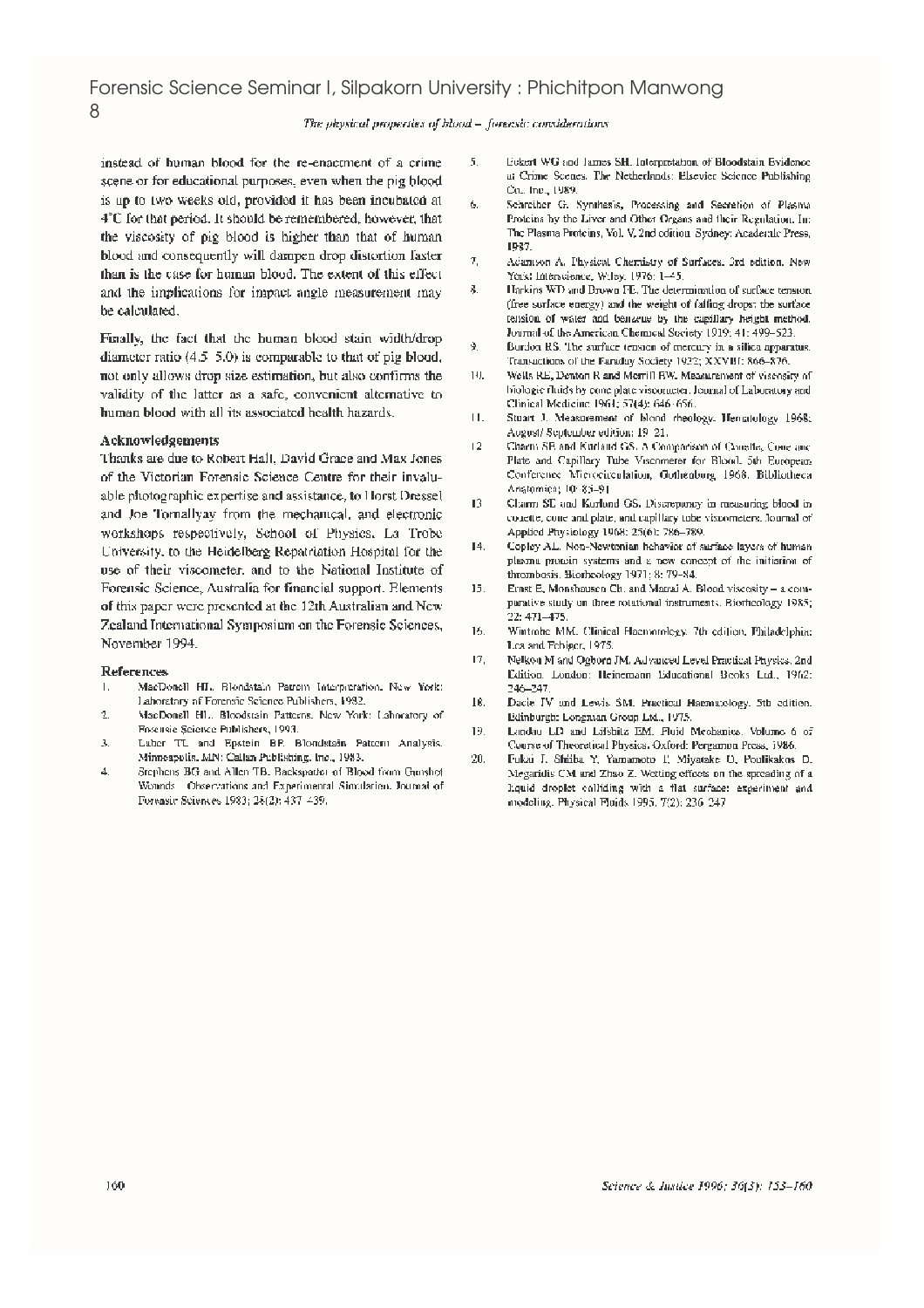



## The Physical Properties of bloods - Forensic Considerations

## การพิจารณาคุณสมบัติทางกายภาพของเลือด

ตามกระบวนการทางนิติวิทยาศาสตร์

MA RAYMOND (Corresponding author) Victoria Forensic Science Centre, Macleod,

Victoria 3085. Australia

ER SMITH and J LIESEGANG Faculty of Science and Technology, La Trobe University,

Bundoora, Victoria 3085, Australia

จัดทำโดย

นายพิชิตพล แม้นวงศ์

รหัสนักศึกษา 52312327

เสนอ

รศ ดร กนิต ผิวนิ่ม

กระบวนวิชาสัมมนานิติวิทยาศาสตร์ 1 (510701) ภาคเรียนที่ 1 ปีการศึกษา 2553

หลักสูตรปริญญาโท สาขานิติวิทยาศาสตร์

คณะวิทยาศาสตร์ มหาวิทยาลัยศิลปากร วิทยาเขตพระราชวังสนามจันทร์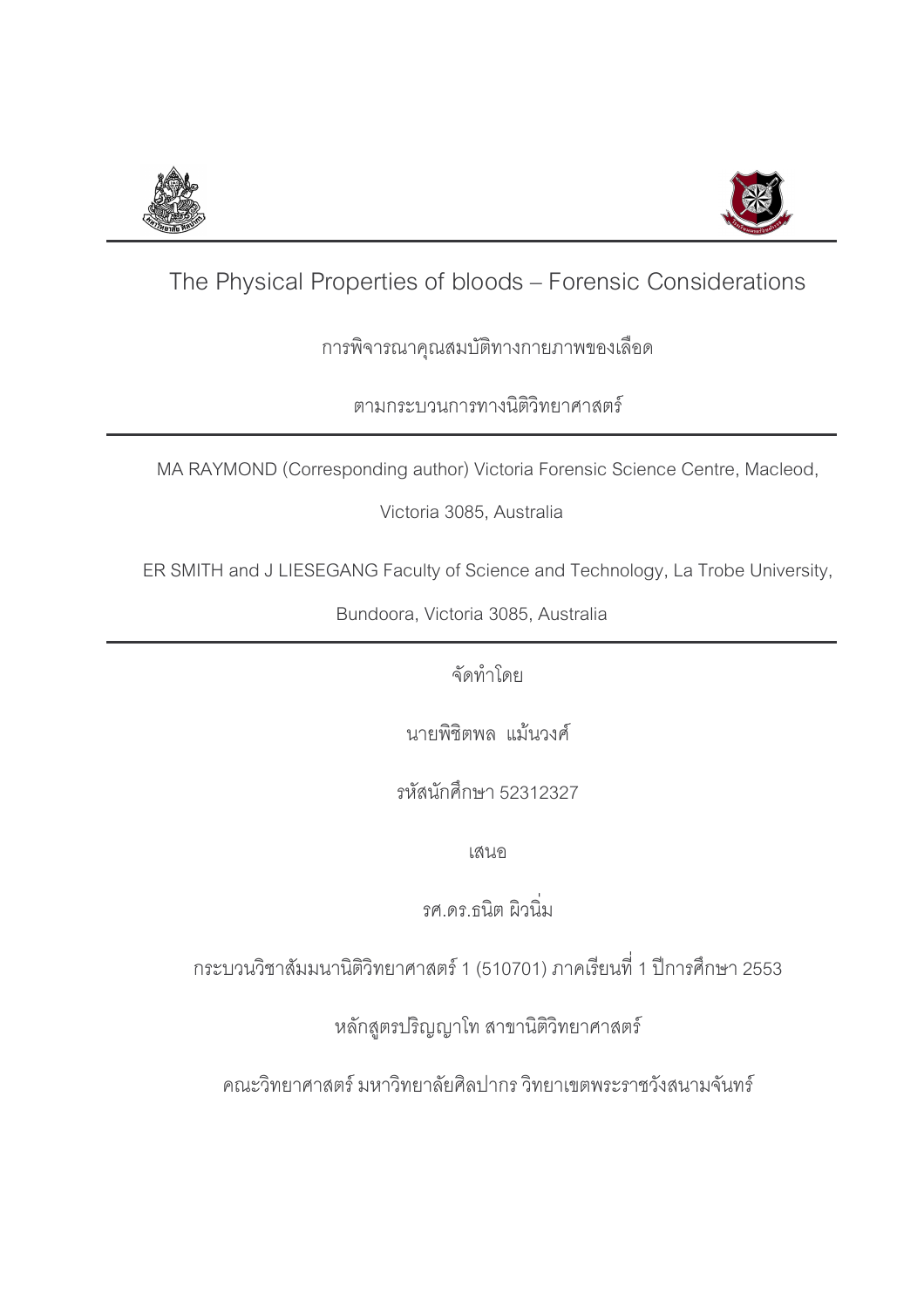รายงานสัมมนาเรื่อง The Physical Properties of Blood – Forensic considerations "การพิจารณาคุณสมบัติของเลือดตาม ้ กระบวนการทางนิติวิทยาศาสตร์ เล่มนี้ ใช้เพื่อประกอบการเรียนการสอนในกระบวนวิชาสัมมนานิติวิทยาศาสตร์ 1 ปีการศึกษา 2553 ภายในเนื้อหาจะกล่าวถึงการทดลองในเลือดสุกรซึ่งผู้ที่ได้ทำการวิจัยเรื่องนี้ได้นำมาหาค่าแรงตึงผิว ความหนืด และความ หนาแน่นเพื่อเปรียบเทียบกับค่าปกติในเลือดมนุษย์ การวิจัยเรื่องนี้เพื่ออำนวยประโยชน์และเป็นอีกทางเลือกหนึ่งที่จะนำเลือดสุกร มาใช้ในการจำลองสถานที่เกิดเหตุแทนที่จะใช้เลือดมนุษย์ซึ่งพบว่ามีความเสี่ยงต่อเชื้อ HIV ไวรัสตับอักเสบ B และไวรัสตับอักเสบ C ซึ่งผู้จัดทำรายงานเรื่องนี้หวังไว้เป็นอย่างยิ่งว่าจะเป็นประโยชน์ต่อผู้อ่านและผู้สนในใคร่รู้ไม่มากก็น้อย

(นายพิชิตพล แม้นวงศ์)

ผู้จัดทำรายงาน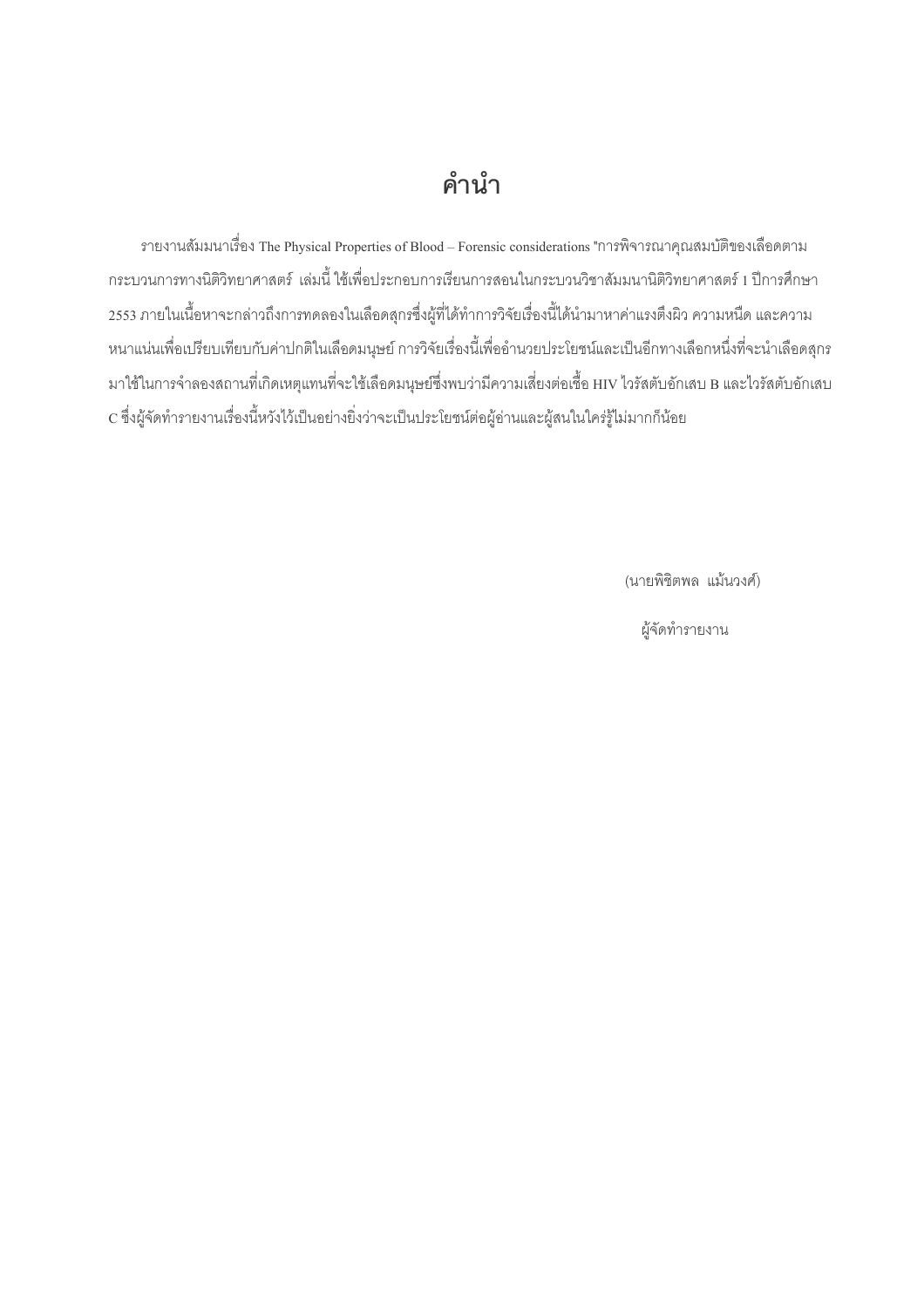สารบัญ

| เรื่อง |                        | หน้าที่        |
|--------|------------------------|----------------|
|        | Abstract               | $\mathbf 1$    |
|        | Introduction           | $\overline{c}$ |
|        | Experimental           | $\overline{2}$ |
|        | Result and discussion  | 5              |
|        | Conclusion             | $\overline{7}$ |
|        | References             | $\,8\,$        |
|        | บทคัดย่อ               | $\mathcal G$   |
|        | บทนำ                   | 10             |
|        | วิธีการทดลอง           | 12             |
|        | ผลการทดลองและวิจารณ์ผล | 19             |
|        | สรุปผลการทดลอง         | 25             |
|        | เอกสารอ้างอิง          | 26             |
|        | ภาคผนวก                | 28             |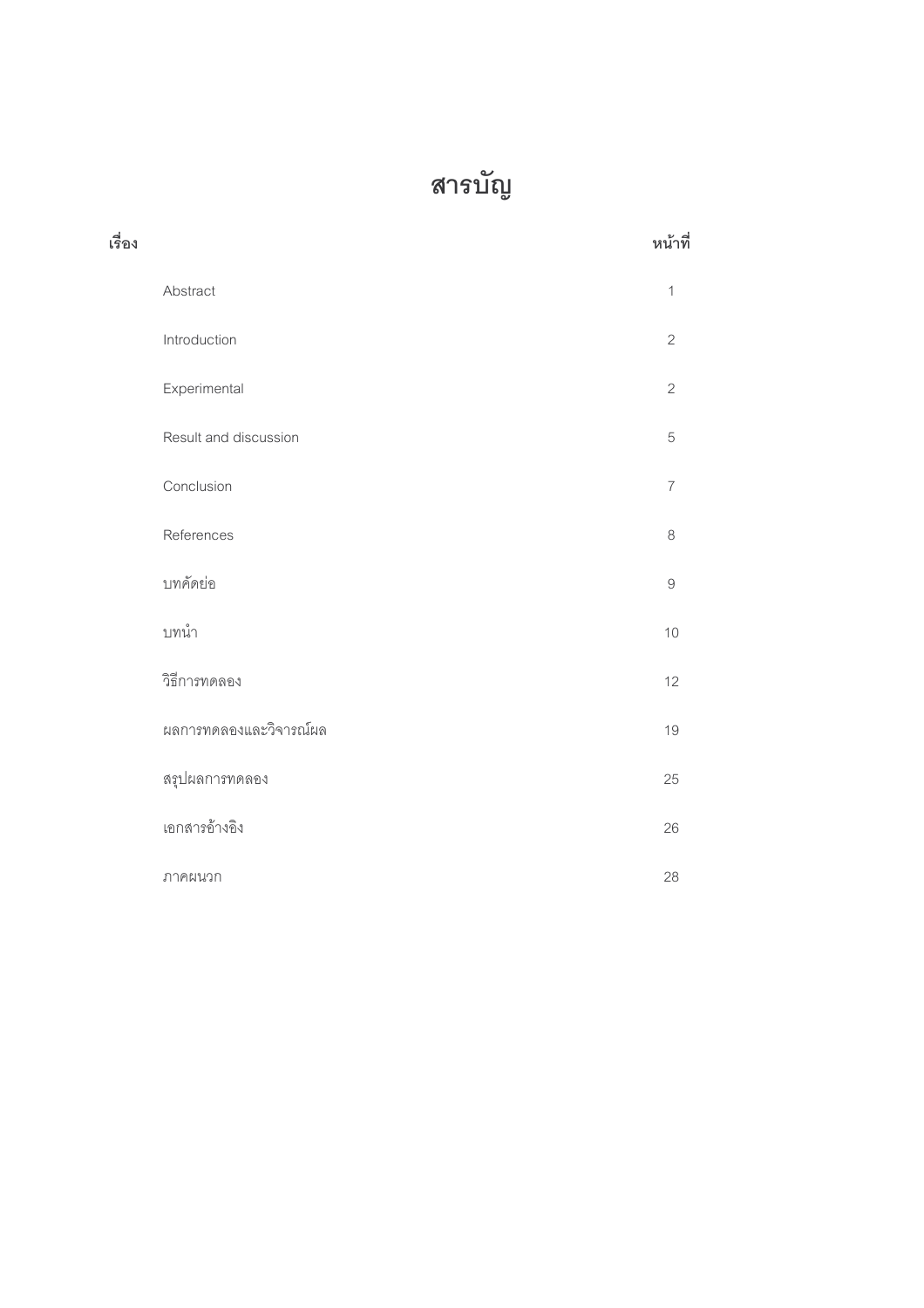# บทคัดย่อ

้ ความเข้าใจและการตระหนักในข้อมูลเกี่ยวกับรอยเลือดที่พบในที่เกิดเหตุอาชญากรรมนั้น สามารถทำได้โดยผ่านการ ทดลองภาคปฏิบัติกับสถานการณ์จำลองที่เกิดเหตุการณ์ที่มีรอยเลือดสาดกระเซ็นอยู่ เนื่องด้วยปัจจุบันมีการเพิ่มขึ้นของบุคคลที่ เป็น HIV และโรคไวรัสตับอักเสบบี และ ซี เป็นจำนวนมาก ดังนั้นการใช้เลือดของมนุษย์ในการทดลองที่กล่าวไปนั้น จึงเป็นอะไรที่ ้ค่อนข้างอันตราย เลือดของสุกรเป็นทางเลือกที่เหมาะสมทางหนึ่งที่ได้มีการอ้างอิงถึง ซึ่งในรายงานนี้จะเสนอเกี่ยวกับการ เปรียบเทียบพารามิเตอร์ทางกายภาพ (แรงตึงผิว ความหนืด และความหนาแน่น) ของเลือดหมูที่มีอายุและเลือดมนุษย์สดที่ ี สภาวะต่างๆ รวมทั้งการตรวจวัดรูปแบบของคราบเลือดอันเกี่ยวข้องกับวิถีกระสุน ซึ่งผลการทดลองการเปรียบเทียบที่กล่าวไป สนับสนุนให้ใช้เลือดของสุกร(ที่มีอายุมากว่า 2 สัปดาห์ขึ้นไป) แทนวิธีการปฏิบัติที่ใช้เลือดของมนุษย์สดที่แยกออกมา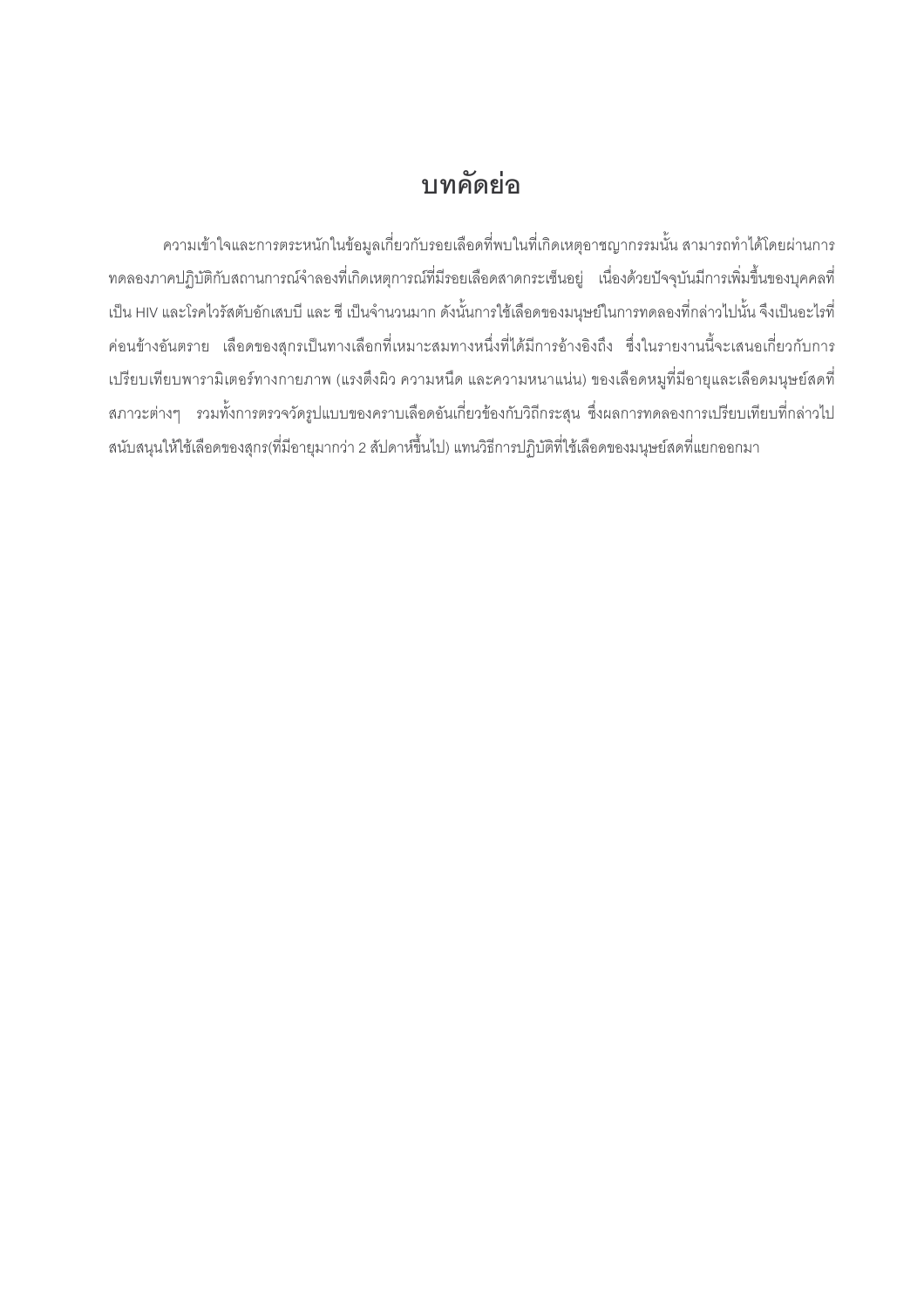## บทนำ

้มีหลายครั้งหลายหนที่คุณลักษณะทางกายภาพของเลือดมีความสำคัญกว่าคุณลักษณะทางชีวเคมีอยู่มาก การ วิเคราะห์รูปแบบทางกายภาย เช่น ลักษณะรอยเปื้อนเลือดบนสิ่งของหรือเสื้อผ้า ณ ที่เกิดเหตุอาชญากรรมจึงสามารถช่วยเปิดเผย ข้อมูลที่มีนัยสำคัญต่อรูปคดีได้อย่างดี

้อาจมีคดีพิเศษเฉพาะที่จะต้องใช้กระบวนการทางกายภาพนี้เพื่อมาตรวจสอบ ผู้ต้องสงสัยอาจสามารถกลายเป็นผู้ บริสุทธิ์ได้ หรืออาจหาข้อแก้ต่างให้กับตนเองได้ โดยการเกี่ยวข้องกับลักษณะของรอยเปื้อนเลือด ตำรวจอาจถูกยิงและอาจมีข้อ กล่าวหาที่ไม่ถูกต้องเกิดขึ้น ตัวอย่างอื่นๆที่รวมอยู่ในการเสียชีวิตอย่างมีเงื่อนงำ (โดนฆาตกรรม หรือ ฆ่าตัวตาย) หรือ ณ ที่เกิด เหตที่ 2 บุคคลหรือมากกว่านั้น มีเลือดไหลออกมาปนกัน หรือเหตุการณ์ที่กล่าวไปทั้งหมดอาจเกิดขึ้นร่วมกันก็ได้

้การจำลองสถานการณ์ ณ ที่เกิดเหตุขึ้นมาใหม่ อาจเป็นสิ่งที่สำคัญมากเพื่อที่จะได้มาซึ่งหลักฐานที่ได้รับการแปลความ ่อย่างถูกต้อง มีการยอมรับอย่างกว้างขวางว่า ความเข้าใจและการตระหนักในข้อมูลเกี่ยวกับรอยเลือดที่พบในที่เกิดเหตุ ่ อาชญากรรมนั้น สามารถทำได้โดยผ่านการทดลองภาคปฏิบัติกับสถานการณ์จำลองที่เกิดเหตุการณ์ ร่วมกับความเข้าใจในเหตุผล ทางวิทยาศาสตร์[1-5], และเนื้อหาที่เกี่ยวเนื่องอื่นๆ ที่เป็นประโยชน์และนำมาสู่องค์ประกอบที่สอดคล้องกับสถานการณ์ การทำ การทดลองที่กล่าวถึงนี้ มีความหมายถึงการต้องใช้เลือดมนุษย์ปริมาณมาก ซึ่งอาจทำให้ผู้ที่เกี่ยวข้องกับการทดลองต้องพบ ้อันตรายจากเลือดมนุษย์ซึ่งในปัจจุบันมี HIV และเชื้อไวรัสตับอักเสบ บี และ ซี เจือปนอยู่สูง

เป็นที่รู้โดยทั่วไปว่า การนำอวัยวะหมูที่ถูกนำมาใช้แทนที่ในมนุษย์ได้รับความประสบความสำเร็จในการศึกษาทดลองใน ประเทศออสเตรเลียและอเมริกา และเป็นที่รู้กันอีกว่าเลือดหมูและมนุษย์มี Haematocrit (Ht)หรือ Packed Cell Volumes(PCVs) ที่คล้ายกันมากเมื่ออยู่ในสภาพสด เลือดของสุกรเป็นทางเลือกที่เหมาะสมทางหนึ่งที่ได้มีการอ้างอิงถึง แต่ยัง ไม่มีรายงานหรือเอกสารที่เกี่ยวข้องกับการเปรียบเทียบพารามิเตอร์ทางกายภาพของเลือดหมูมีอายุ กับเลือดสดของมนุษย์เขียน ้<br>ขึ้นมาเลย

้มีการตรวจวัดแรงตึงผิว. ความหนืด และความหนาแน่น เช่นเดียวกับการตรวจวัดหยดเลือดที่หล่นมาอย่างอิสระ ทั้งใน เลือดสุกรและเลือดมษุษย์ ภายใต้สภาวะหลายรูปแบบ และยังมีการเชื่อว่าจำเป็นอย่างยิ่งที่จะต้องเปรียบเทียบผลกระทบของ ระยะเวลาการเก็บที่อุณหภูมิ 4°C ต่อพารามิเตอร์ทางกายภาพของเลือด เพื่อตอบโจทย์ในกรณีที่หลักสูตรการอบรมด้านนิติวิทยา ศาสต์นั้นใช้เวลานานหลายวัน

สุกรที่ใช้มีการใช้ทั้งในสายพันธุ์ Landrace และ Duroc Cross มีการเลือกเตรียมสภาวะการทดลองอย่างประณีตถี่ถ้วน และให้ใกล้เคียงสภาพเลือดที่ต้องเก็บจากที่เกิดเหตุโดยทั่วไปให้มากที่สุด แม้ว่าสภาวะเหล่านี้สามารถทำให้เกิดการเปลี่ยนแปลง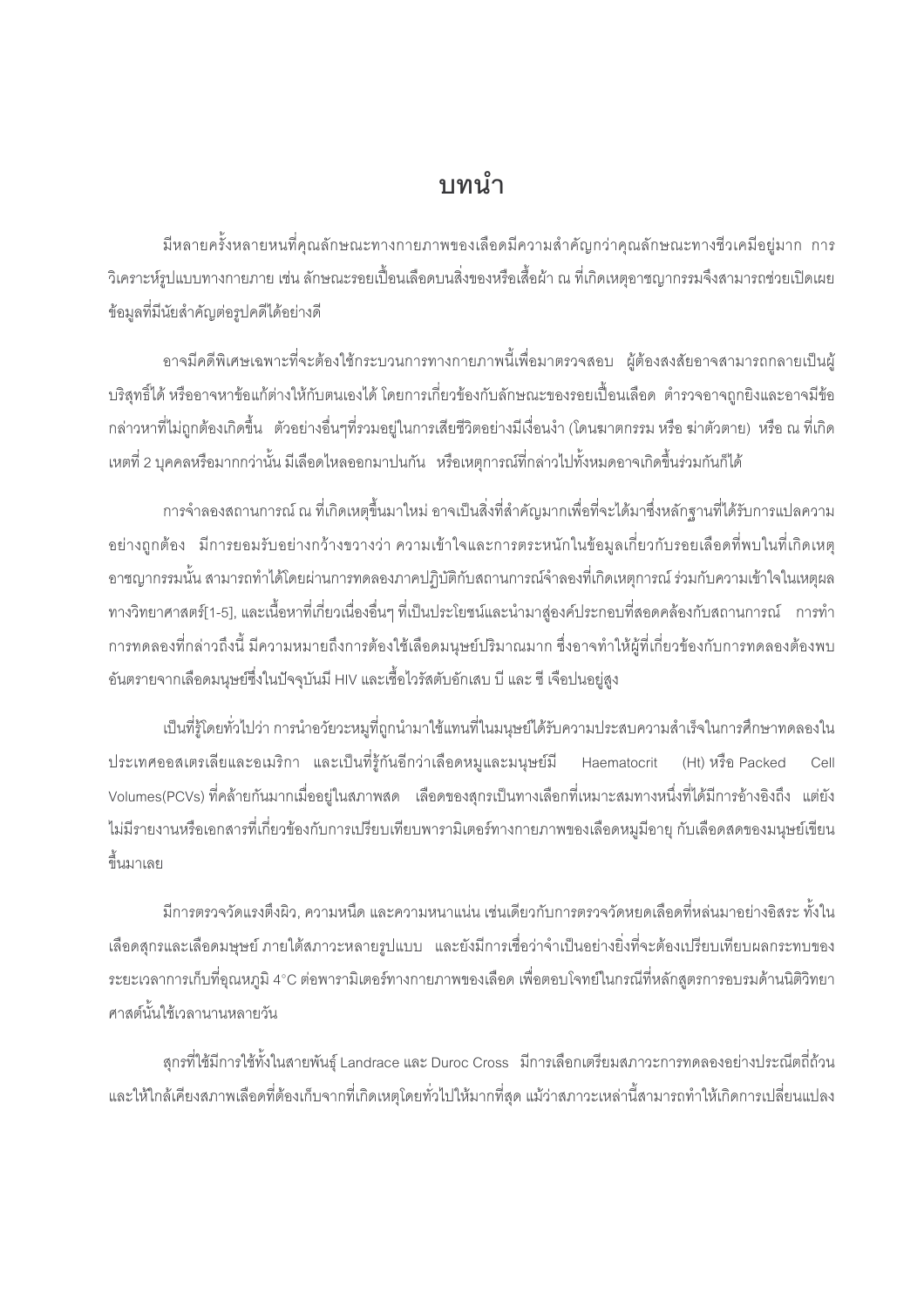ทางกายภาพซึ่งเกี่ยวข้องกับการมีอยู่จริงของความเข้มข้นของระดับโปรตีนเฉพาะ ซึ่งมีอิทธิพลต่อความหนืด [6] ตัวอย่างเช่น หมูที่ถูกบีบคั้นโดย 'กระบวนการในโรงฆ่าสัตว์' มีแนวโน้มที่จะถูกเรียกว่าเป็น "การตอบสนองเฟสรุนแรง" (acute phase response) ซึ่งมีผลกระทบอย่างเด่นชัดต่อระดับแอลบูมิน (Richardson S, persona1 communication, 1994) นอกจากนั้นยังมี การผสมตัวอย่างเลือดจากสัตว์คนละตัวในสปีชีร์เดียวกัน เพื่อทำให้มั่นใจว่ามีการวัดตรวจวัดผลของการจับตัวเป็นก้อนของเลือด (ดังที่มีการคาดการณ์ว่ามีการจับตัวเป็นก้อนในเลือดมนุษย์ที่มีประเภทของ ABO ต่างกัน) ซึ่งมีอิทธิพลต่อความหนืดของเลือด อย่างเด่นชัด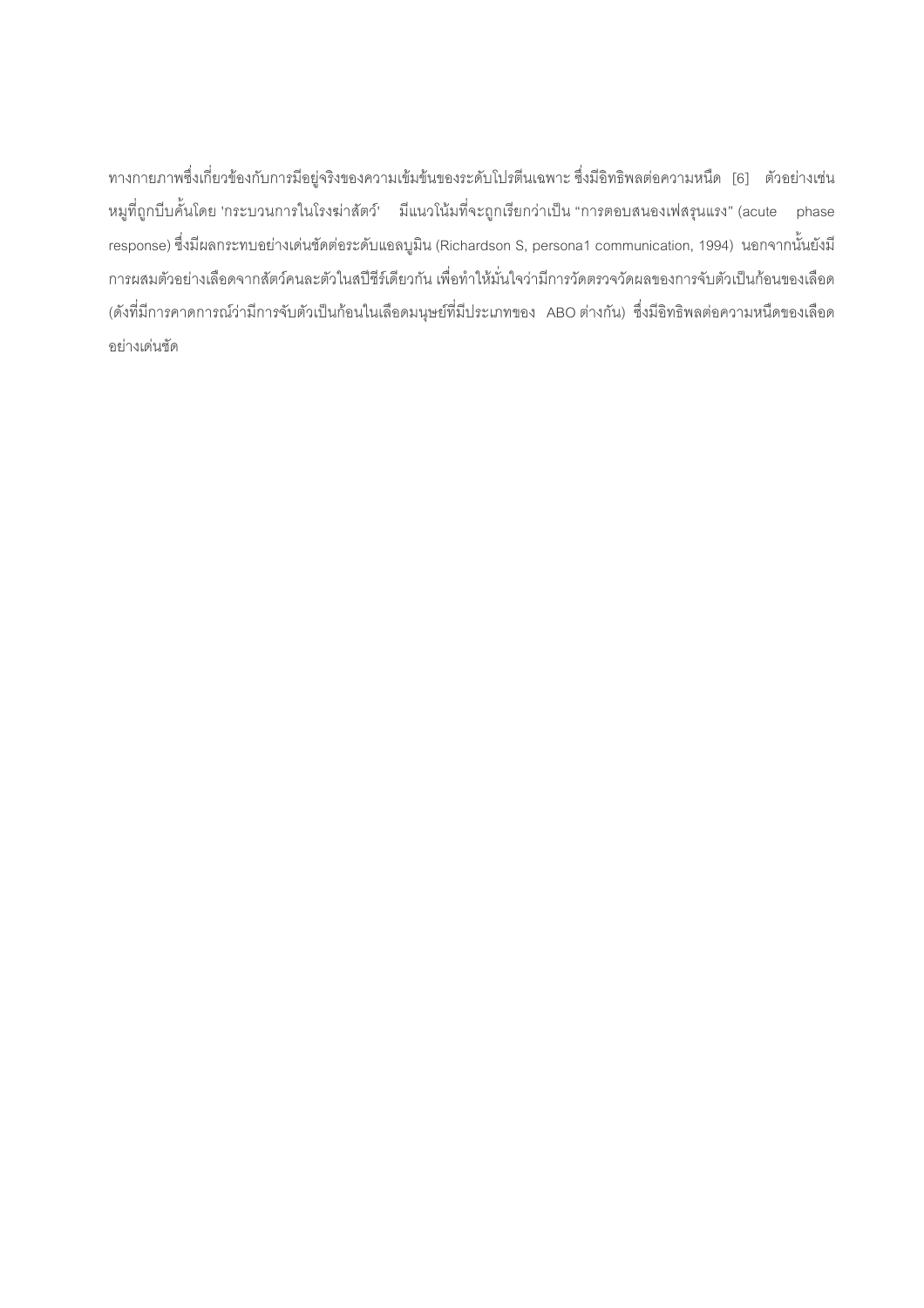## วิธีการทดลคง

### แรงตึงผิว

ประเด็นเกี่ยวข้องโดยตรงกับแรงตึงผิว ณ การจำลองที่เกิดเหตุอาชญากรรมคือ การเน้นเรื่องพลังงานผิวหรือคุณลักษณะ ของแรงตึ้งอันเกิดจากผิวหน้าจำเพาะที่เป็นรอยต่อระหว่างหยดเลือดกับส่วนของอากาศ (blood-air interface) เมื่อไม่มีแรง แข่งขัน (competing force) โมเลกุลที่บริเวณรอยต่อดังกล่าวจะเว้าเข้าไปข้างใน ทำให้พื้นที่ผิวของปริมาตรเลือดที่ให้มา มีรูปร่าง ึกลมเมื่อหยดลงมา เมื่อพื้นที่ผิวหน้าลดลง โมเลกุลจะถูกถอนออกจากพื้นผิวเข้าไปอยู่ข้างในของเหลว ทำให้พลังงานผิวหน้าลดลง ผลที่ตามมาอีกหนึ่งเรื่องของแรงตึงผิวก็คือ ความดันบนด้านโค้งของทรงกลมเพิ่มเกินมาจนนูนขึ้นมา แรงนี้ต่อต้านผลจากแรงตึง ผิวและป้องกันการยุบตัวของเม็ดหยดเลือด

แรงตึงผิว (**C**) ที่อยู่รอบเส้นรอบวงของหยดทรงกลมมีผลเป็นแรง Cl.2TTr ซึ่งมีค่าเท่ากับแรงดันบนการเฉือนแบบวงกลม ผ่านทรงกลม (P.  $\text{Tr}^2$ ) ตามสมการ [7]

 $P = 2 Q/r$  $(1)$ 

นี่แสดงให้เห็นว่าแรงดันภายในเป็นสัดส่วนกลับกับรัศมี ด้วยเหตุนี้แรงตึ่งผิวจึงมีอิทธิพลมากในหยดเลือดที่มีขนาดเล็ก มาก เมื่อไม่พิจารณาแรงแข่งขัน

เลือดที่ใช้ในงานนี้รวบรวมจากเลือดสุกร ซึ่งเก็บรักษาไว้ที่อุณภูมิห้องหรือที่ 4°C ด้วยระยะเวลาที่ต่างกัน เพื่อนำมาศึกษา ้ทั้งในเรื่องของผลกระทบจากเวลาและอุณหภูมิต่อแรงตึงผิวของเลือด การที่มีเอกสารเกี่ยวกับพารามิเตอร์ดังกล่าวนี้อยู่จำนวน ้น้อยดังนั้นการวัดแรงตึ้งผิวของเลือดที่รวบรวมจากมนษย์ ณ สภาวะเดียวกันจึงเป็นสิ่งที่จำเป็นเช่นเดียวกัน มีการใช้วิธีการ 2 วิธี ที่น่าเชื่อถือในการตรวจสอบแรงตึงผิวเพื่อเป็นการอ้างอิงซึ่งกันและกันเพื่อการยืนยันผลการทดลองที่ได้ออกมา

### วิธีการวัดน้ำหนักเม็ดหยดเลือด

้วิธีการนี้ถูกเลือกอย่างง่ายดายเนื่องมันมีเครื่องมือที่สร้างขึ้นมาเฉพาะ ที่สะดวก แม่นยำ และที่สำคัญไปกว่านั้นคือ วิธีการนี้แสดงแบบได้ว่าหยดเลือดออกมาจากนิ้วมือหรืออาวุธ วิธีปฏิบัตินี้ง่ายต่อการก่อตัวของหยดอย่างช้าๆที่บริเวณปลายนอซ เซิล แรงดึงดูดระหว่างมวลหยดจะชนะแรงตึงผิวในที่สุด ทำให้หยดแยกออกมาและร่วงลงในที่สุด (รูปที่ 1) หรือสามารถอธิบาย ้ อีกอย่างได้ว่า แรงที่มากที่สุดที่สามารถรองรับน้ำหนัก (Weight; W) ของหยดเลือดเป็นผลมากจากแรงตึงผิวต่อหน่อยความยาว และเส้นรอบวงปลายหลอดหยด ซึ่งที่กล่าวไปนี้คือ Tate's Law: W = 2 $\Pi$ r**C** ซึ่ง **C** คือแทนแรงตึงผิวและ r คือรัศมีของรู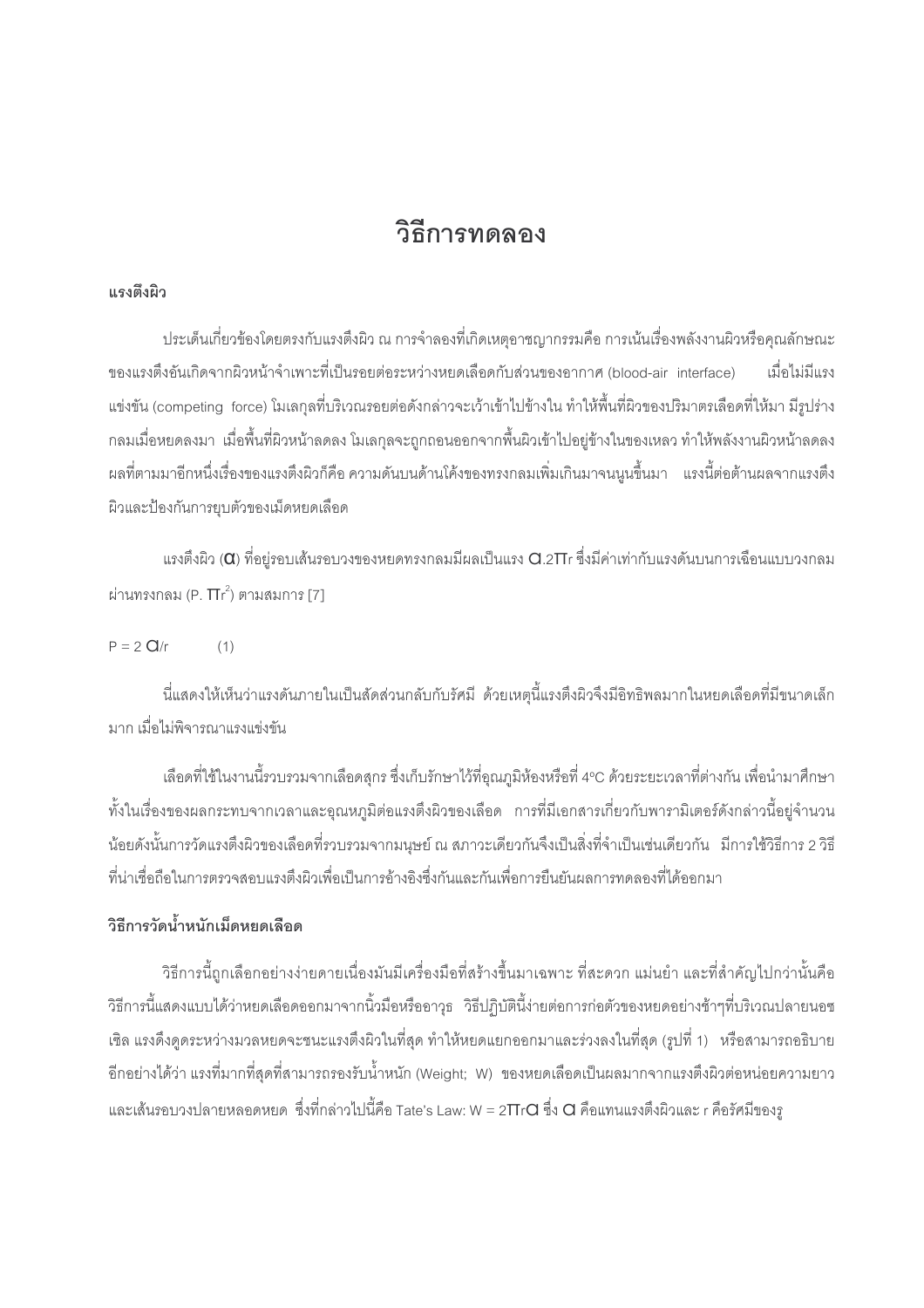่ อย่างไรก็ตามมีการพิสูจน์เป็นอย่างดีแล้วว่า สัดส่วนของ W' ของหยดเท่านั้นที่จะร่วงหล่นลงมาอย่างแท้จริง ตามรูปถ่าย ่ ความเร็วสูงที่แสดงให้เห็นการก่อตัวการหยดของเม็ดหยดของเหลวในรูปที่ 1



**รูปที่** 1 หยดเลือดค่อยๆแยกตัวออกมาและร่วงหล่น โดยที่ปริมาตรของของเหลวยังเหลือตกค้างเล็กน้อยที่ปลาย

หยดก่อตัวเป็นคอหลอดยาวอันเกิดมาจากการร่วงหล่นของหยดของเหลว และเกือบทั้งหมดของคอหลอดยาวนั้นจะ เกาะติดอยู่กับช่องของปลายหลอดหยด ส่วนที่แคบที่สุดของคอหลอดยาวของหยดของเหลวอาจขาดลง และก่อให้เกิดหยดเม็ด เล็กมากขึ้นมาได้ มีการประมาณว่าของเหลวมากกว่า 40% จะติดอยู่กับปลายหลอดหยด สำหรับเลือดนั้น มีปัจจัยที่ซับซ้อนกว่า ้สำหรับในส่วนที่เหลือของเลือดที่ติดอยู่ จะค่อยๆแห้งที่บริเวณขอบของเส้นรอบวงของปลายนอชเซิล ทิ้งเนื้อของเซลล์เลือดติดไว้ ซึ่งทำให้เกิดการเปลี่ยนแปลงของรูปร่างของเส้นรอบวง คุณสมบัติการแห้ง (non-wetting) ของเลือดนั้น หมายถึงว่า รัศมีภายใน ของปลายหลอดหยดจะต้องนำมาคิดด้วย

ี การบันทึกมวลที่แท้จริงที่ทำไม่ได้นี้ จะสามารถนำมาคิดได้ในทางคณิตศาสตร์โดยวิธีของ Harkins และ Brown [8] ซึ่งได้ คำบากน้ำหนักจริงของหยดเลือดที่ใช้สมการ

$$
W' = 2 \pi r \mathbf{C} \mathbf{f}
$$

 $(2)$ 

โดยที่ f =  $\psi$  (r/a) =  $(r/V^{1/3})$  a คือ ค่าคงที่แคปปิลารี่ และ V เป็นปริมาตรหยดที่ระบุไว้ในการทดลอง แรงตึงผิว สามารถหาได้จากตารางของ f และจาก

$$
Q = mg/2. \text{Trf} \tag{3}
$$

ในขณะที่ m คือ มวลของหยด และ g คือ แรงดึงดูดของโลก (9.81m/s $^2$ )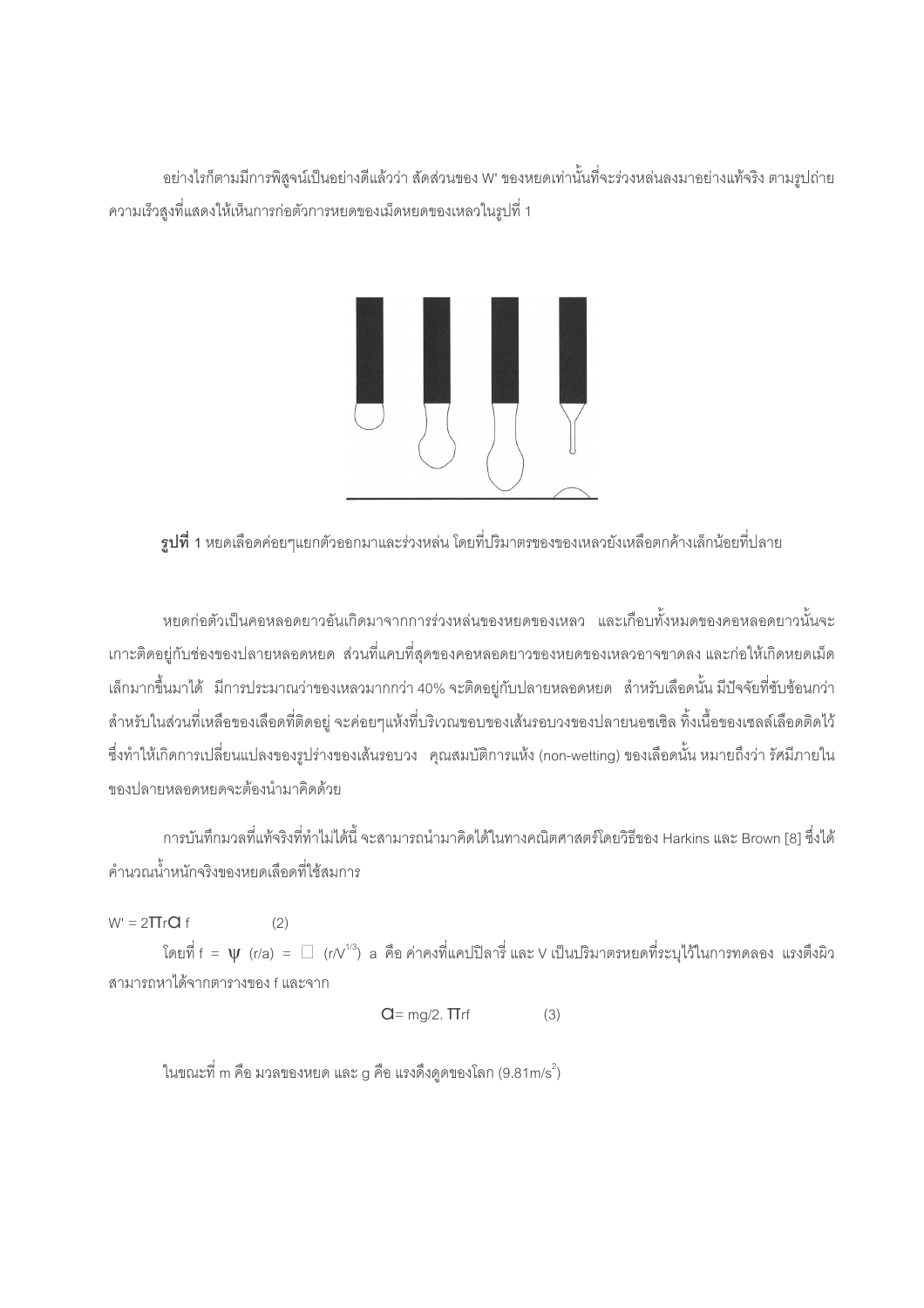ี่ เราต้องการที่จะใช้ค่า r⁄V<sup>1/3</sup> เท่านั้นซึ่งค่า f มีค่าความแปรปรวนช้าที่สุด วิธีการนี้ถูกเสนอว่าเป็นวิธีที่มีความแม่นยำที่ 0.1-0.2% ภายใต้เงื่อนไขที่ว่าจะต้องเป็นการก่อตัวของหยดเลือดอย่างช้ามากโดยเฉพาะอย่างยิ่งหลังจากการแยกตกลงมา

อุปกรณ์ซึ่งออกแบบโดยผู้เขียนและใช้กับวิธีการนี้คือ 'Droplet Delivery Mechanism Apparatus' ซึ่งเป็นเครื่องมือทำ ให้เกิดจำนวนหยดเลือดที่ใช้ในการทดลองแต่ละครั้งก่อนที่จะตรวจสอบค่าคงที่ของมวล (หรือของรัศมี) ที่ค่าคงที่อุณหภูมิที่เซตไว้ แล้ว อุปกรณ์ดังกล่าวนี้ประกอบไปด้วย ถ้วยรองรับที่จัดไว้ในในแท็งหัวคงที่ที่ควบคุมอุณหภูมิ (a thermostatically-controlled, constant-head tank) (เพื่อรับรองการไหลมาของมวลหยดเลือดที่ก่อตัว) หัวของแท็งเป็นที่อยู่ของที่กวนไฟฟ้าเพื่อให้มั่นใจในระดับ ็อณหภมิที่



ิ รูปที่ 2 ภาพแสดงให้เห็นถึงวิธีการวัดความสูงของฐานของหยดที่จุด h

ี สอดคล้อง ขนาด อุณหภูมิ และอัตราการนำส่ง (delivery rate) ของหยดจะต้องกำหนดไว้เพื่อการทดสอบ รูซึ่งเป็นส่วน ปรับเปลี่ยนขนาดของหยดเลือด มีลักษณะเป็นรกรวยสีทองที่สามารถสับเปลี่ยนได้โดยต่อผ่านส่วนของแหวนรปตัวโอ (O ring) เข้ากับวาล์วหัวเข็มที่อยู่ภายในอุปกรณ์ โดยมีเพียงวาล์วก๊อกยื่นออกมาผ่านส่วนบนสุดของอุปกรณ์เท่านั้น ดังนั้นจึงเป็นการง่าย ในการควบคุมวาล์วด้วยมือ แต่ที่สำคัญไปกว่านั้นคือ ของเหลวที่ไหลมาที่กรวยสีทองที่สับเปลี่ยนได้นี้ จะถูกเก็บรักษาไว้ที่อุณหภูมิ ์ ที่กำหนดไว้ล่วงหน้าแล้ว ด้วยเหตุนี้มวลของหยดจะถูกปรับและควบคุมโดยหัวก๊อกที่คงที่และอุณหภูมิจะถูกรักษาให้อยู่ที่ 37±0.5  $\circ$   $\circ$ 

ภาพของหยดร่วงหล่นจากปลายจะถูกถ่ายด้วยกล้องที่ติดตั้งอยู่ 2 ตำแหน่งที่ตั้งฉากซึ่งกันและกันเพื่อให้มั่นใจในเรื่องค่า ้ คลาดเคลื่อนในการทดลองว่า หยดเลือดจะถูกถ่ายรูปเมื่ออยู่ในตำแหน่งตรงกลางของกล้องเพื่อลดปัญหาความคลาดเคลื่อนของ ิภาพวัตถอันเนื่องมาจากการมองที่ 2 จด (parallax error)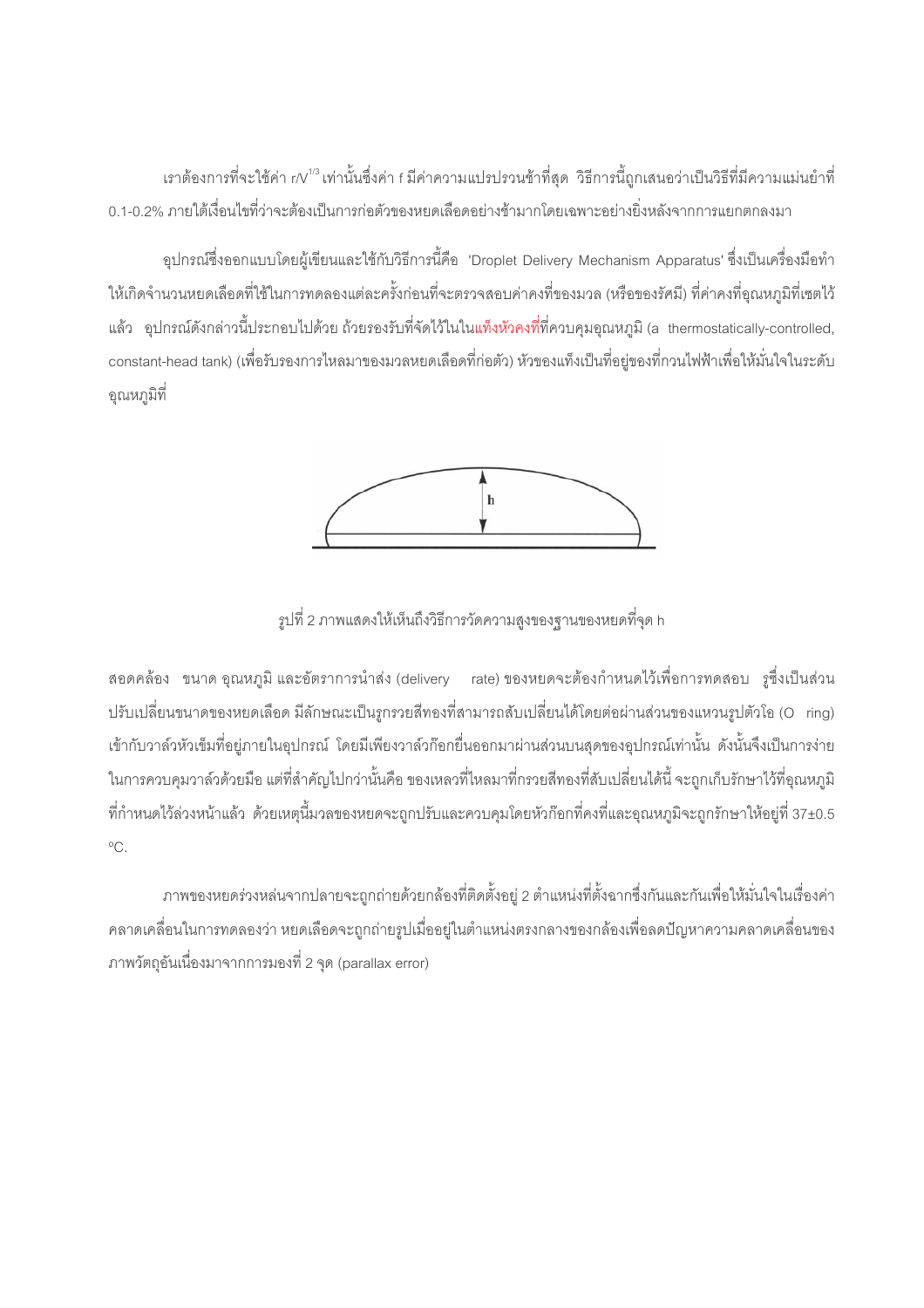### วิธีหยดติดฐาน (sessile drop method)

วิธีปฏิบัติที่มีชื่อเสียงวิธีนี้เป็นวิธีโดยทั่วไปที่ใช้กับของเหลวที่มีแรงตึงผิวสูง ทฤษฎีและวิธีการนี้นำมาโดย Adamson [7] และ Burdon [9]. หยดขนาดใหญ่ของของเหลวจะก่อตัวขึ้นในรูปแบบถ้วยทรงต่ำ โดยมีผิวแบบเว้าหรือแบบเรียบ ระยะทางตั้ง ฉาก h เป็นการวัดผ่านจุดที่ตั้งฉากกันของจุดสูงสุดที่ผิวสัมผัสและพื้นราบ (โดยส่วนมากจะเรียกว่า พื้นราบที่เส้นศูนย์สูตร; equatorial plane) ด้วยเหตุนี้การวัดจึงกระทำที่ส่วนของหยด มิใช่ส่วนที่ติดกับของแข็ง และผลที่ได้ไม่น่าจะขึ้นอยู่กับผิวหน้าและ คุณสมบัติของมัน หยดขนาดใหญ่นี้ มีส่วนทำให้การตรวจสอบภายในที่ประชิดกับเส้นหยดไม่เป็นไปตามแบบแผนเนื่องมาจาก ้ ความเปียกที่ไม่เป็นปกตินี่เอง เมื่อขนาดของหยดเพิ่มขึ้น ทำให้เส้นโค้งที่ปลายยอดมีความขัดเจนน้อยลงและมีแนวโน้มสู่ 0 เมื่อ ขนาดของหยดใหญ่มากเกินจะนับ ด้วยเหตุนี้ สำหรับหยดที่มีขนาดใหญ่มากๆ จึงใช้รัศมีเส้นโค้ง(ที่อยู่ในแนวราบของรูปวาด) มา ี พิจารณาเท่านั้น (ดูในรูปที่ 2) ซึ่งหมายความว่าแรงตึงผิวจะสามารถอธิบายได้โดยง่ายด้วยสูตร

$$
\alpha = \Delta \text{pgh}^2/2 \tag{4}
$$

ซึ่ง∆p แทนความแตกต่างของความดันบนผิวหน้าของหยดเลือด ข้อมูลการทดลองแสดงให้เห็นว่าสูตรนี้ใช้ได้ครอบคลุม ้กับหยดที่มีรัศมีประมาณ 2 เซนติเมตรโดยไม่ต้องใช้แฟกเตอร์ตรวจสอบความถกต้อง (correction factor)

พบว่ามีความจำเป็นอย่างยิ่งสำหรับเม็ดหยดเลือดที่พื้น เมื่อหยดตกลงมา จะต้องหุ้มผิวหน้าของพื้นผิวราบ ด้วยการ ้สะสมของน้ำมันความหนืดสูง มิเช่นนั้นจะเป็นการยากอย่างยิ่ง ที่จะมั่นใจได้ว่ารูปร่างของหยดจะไม่เสียหายจากอิทธิพลของแรง ตึงผิว จากความแปรปรวนของจุดระหว่างผิวกับหยดเลือดนั้น แม้ว่าจุดนั้นเป็นพื้นผิวที่สะอาดและไม่ชอบน้ำก็ตาม

จะมีการถ่ายรปหยดนี้ไว้โดยใช้ Technical Pan Film โดยที่ f หยดที่ 5.6 ที่ความเร็วชัตเตอร์ที่ 1115 วินาที ความ แตกต่างของภาพที่ได้สร้างขึ้นโดยการเตรียมฟิล์มเป็น ASA – 50 กล้องจะติดตามไปตามหยุดด้วยหนทางที่ระยะโฟกัสไม่ เปลี่ยนแปลงระหว่างการถ่ายภาพ

้ ท้ายสุด สเกลตั้งฉากจะถูกถ่ายที่ระยะทางเดียวกัน เพื่อที่จะสามารถทำการตรวจวัดได้อย่างถูกต้องแม่นยำ โดยเทียบ หยดเลือดที่ถ่ายได้กับสเกลอ้างอิง สเกลตั้งฉากดังกล่าวคือ Wild Leitz TM-9010 System Monitor. นี่คือกล้องจุลทรรศน์แบบ ออปติคอลติดอยู่กับอุปกรณ์วัดความยาวแบบดิจิตอลและสามารถสอบเทียบ (calibrate) ได้ โดยการตามรอยเทียบกับสเกล (tracking against a scale) เพื่อให้เกิดการประมาณที่แม่นยำสูงในการวัดรูปร่างจริงของหยดเลือด กล้องและพื้นผิวหยดจะถูก ี จัดระดับตามตามการถ่ายภาพด้วย spirit level (อุปกรณ์หาแนวตั้งตรงและแนวนอนโดยดูจากฟองอากาศของหลอดที่ใส่ แอลกอฮอล์หรืออีเทอร์) และพื้นผิวดังกล่าวนี้จะถูกวางไว้บนหน่วย flatbed electrophoresis ที่ต่ออยู่กับระบบปั้มน้ำ ที่สามารถ รักษาระดังอุณหภูมิที่ 37±0.5 °C. ในระหว่างการเก็บข้อมูล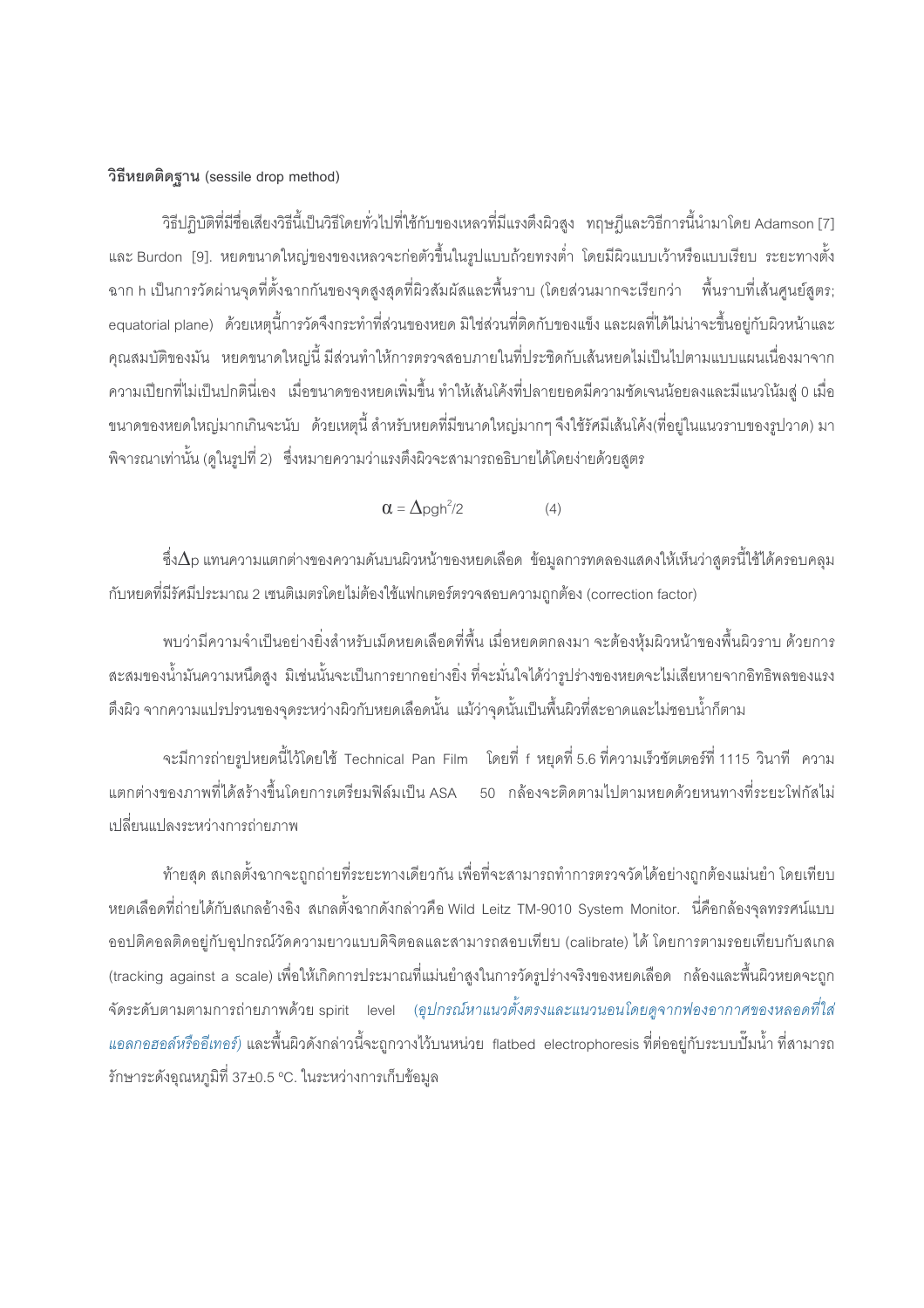้รูปจะถูกถ่ายโดยที่มีน้ำกลั่นและปรอทเป็นสภาวะควบคุมภายใน เพราะเลือดมนุษย์จากหลายแหล่งและเลือดสุกรจาก สัตว์ทั้งหมดสี่ตัวจะเก็บไว้ในสารต้านการรวมก้อนของเลือด(anticoagulants) ทั้งชนิด ACD และ EDTA เราจะถ่ายรูปหยดเลือด สดขนาดใหญ่ของหมู และถ่ายอีกครั้งหลังการเก็บที่ 4°C เป็นเวลา 2 สัปดาห์

### ความหนืด

ตัวอย่าง 10 ตัวอย่างของเลือดสกร ที่ได้จากคอสัตว์ที่ฆ่าในโรงฆ่าสัตว์จะเก็บไว้โดยตรงในขวดสารต้านการรวมก้อน **FDTA** 

้วิธีที่เลือกใช้ซึ่งให้ความแม่นยำและความเร็วได้ดีคือการใช้เครื่องวัดความหนืดแบบ cone plate [10-15] เครื่องวัด ความหนืด Wells-Brookfield (รปที่ 3)



รูปที่ 3 กลไกเครื่องวัดความหนืดแบบ cone/plate

เป็นระบบวัดแรงบิดที่ใช้สปริงที่สอบเทียบมาตรฐานแล้วแบบ beryllium/copper เพื่อหาปริมาณแรงต้านทานของของ ใหลเทียบกับโคนแบบหมุนรอบได้ ของไหลจะอยู่ระหว่าง cone ที่บั้นที่ความเร็วที่กำหนดไว้กับเพลทประจำที่ การต้านทานต่อ ิการหมนของcone เป็นสัดส่วนกับแรงเฉื่อนในของไหล ซึ่งแรงเฉื่อนนี้เองนิยามถึงอัตราการสลายตัวของของไหล อัตราเฉื่อนทำ หน้าที่ทั้งในความเร็วการหมุนของ cone และช่องว่างของ cone กับ plate ความหนืดเป็นอัตราส่วนของแรงเฉื่อนกับอัตราเฉื่อน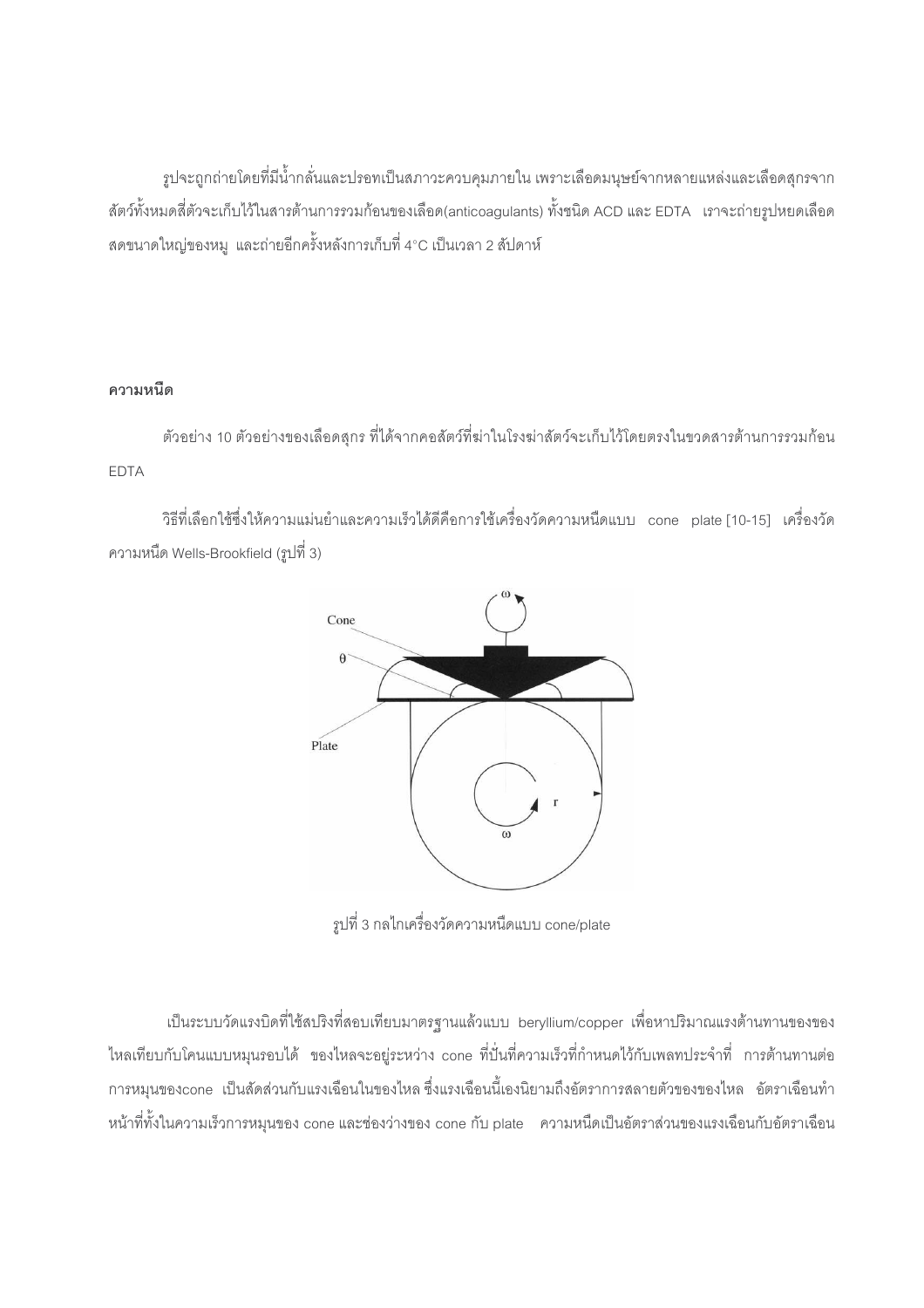และอาจพิจารณาให้เป็นค่าคงที่สำหรับของไหลแบบ Newtonian อย่างไรก็ตามเลือดซึ่งเป็นของไหลแบบ Newtonian อาจจะถก ์ คาดการณ์ว่ามีความหนืดที่ขึ้นอยู่กับอัตราเฉื่อน (รูปที่ 4)

ิ การวัดแรงเฉื่อนอาจใช้ Wells-Brookfield Programmable Rheometer ซึ่งวางจำหน่ายโดยผู้ผลิต อุปกรณ์ดังกล่าวนี้มี การสอบเทียบมาตรฐานโดย สมาคมผู้มีอำนาจผตรวจสอบแห่งชาติ (National Association of Testing Authorities; NATA) ประเทศออสเตรเลีย ซึ่งเป็นศูนย์ห้องทดลองที่ได้รับการลงทะเบียนในการใช้และการสอบเทียบซ้ำที่ 37°C โดยใช้ความหนืดของ ของไหลมาตรฐานของ Brookfield ที่หมายเลขชุด 112288 ก่อนและหลังการเริ่มต้นในแต่ละชุดข้อมูลที่ทดลอง น้ำมันนี้มีความ หนืดที่ 9.6 centipoise (cps) ที่ 25 °C และ ควรมีค่าที่ 7.7 ± 0.1 cps ที่ 37°C.

### ค่า Haematocrit (Ht)

เมื่อมีการพิจารณาว่า ความหนืดเป็นฟังก์ชั่นของค่า haematocrit ซึ่งก็คือค่าการกะประมาณของปริมาตรเซลล์เกาะกล่ม (packed cell volume) จึงมีความจำเป็นจะต้องตรวจหาค่า Ht ของเลือดสกรสดและที่ไม่สด เพื่อที่จะสามารถนำมาเปรียบเทียบ ้กับตัวเลขของเลือดมนุษย์สดและเลือดหมูสดที่อ้างอิงในหนังสือได้ [16] เทคนิคที่ใช้นี้เป็นมาตรฐานของวิธีการของประเทศ



ิ รปที่ 4 กราฟแสดงความเปลี่ยนแปลงของ non-newtonian กับอัตราเฉือนที่เพิ่มขึ้น

คคสเตรเลียซึ่งกล่าวไว้โดย NATA ซึ่งต้องใช้หลอดเลือด Ht1ที่ปั่นเหวี่ยงที่ 12000 rpm ประมาณ 3-5.นาที ทำการวัด Haematocrit และผลกระทบโดยทั่วไปจากสูตรนี้

```
(ค่า Htจากการวิเคราะห์/ ค่า Ht ที่ต้องการ)
```
- 1 = ปริมาตรของตัวอย่างพลาสม่าที่จำต้องเพิ่มเข้าสู่ 1 มิลลิลิตรของตัวอย่างเลือดทั้งหมด  $(5)$ 

การวิเคราะห์จะเริ่มเมื่อได้ตัวอย่างผ่านไปแล้ว 3 ชั่วโมง ตัวอย่างเลือดหมู ที่เหมือนกัน ถูกแยกออกโดยควบคุมที่ 4°C และที่ ่ อุณหภูมิห้องและตรวจสอบอีกครั้ง (ไม่ได้ปรับ) หลังจาก 8 วันและอีกครั้งที่ 14 วัน ตัวอย่างเหล่านี้มิได้เป็นมาตรฐานเดียวกัน เมื่อ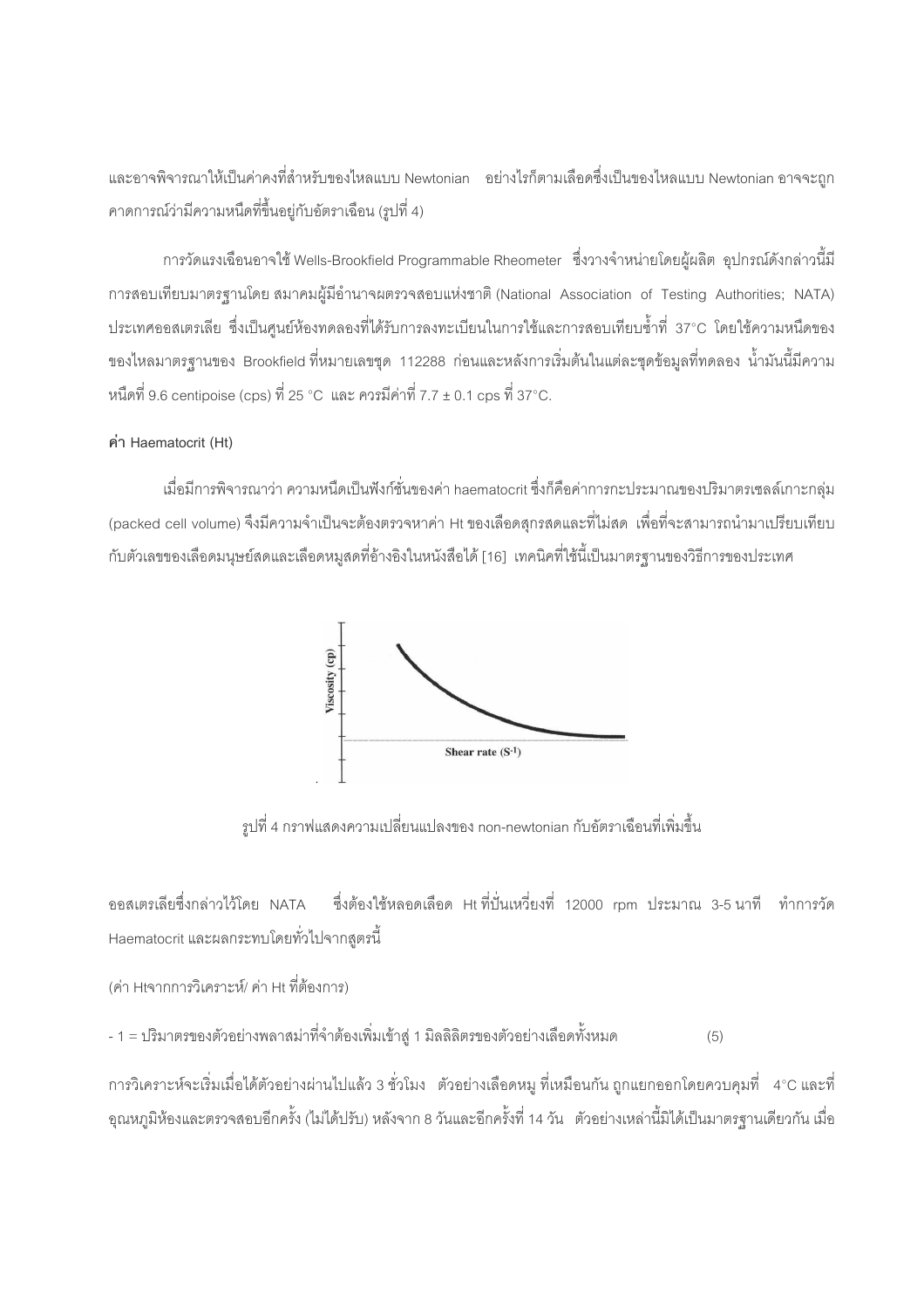้มีการแตกของเซลล์เม็ดเลือดแดง (Iysis) ขึ้นมาซึ่งทำให้เกิดความแปรปรวนอันมากมายในระหว่างตัวอย่างด้วยกัน - ซึ่งสิ่งที่เกิดขึ้น นี้ทำให้การวิเคราะห์ไม่สามารถตีความหมายคะไรได้ โดยเฉพาะคย่างยิ่งเมื่อตัวคย่างบางตัวคย่างได้รับผลกระทบจากการ าในเปื้อนโดยยีสต์ และ/หรือ แบคทีเรีย

นอกจากนี้ ปริมาตรที่เท่ากันของตัวอย่างจะถูกผสม และอยู่ภายใต้สภาวะเช่นเดียวกับที่ได้อธิบายไปทุกประการ หลักการและเหตุผลง่ายๆเกี่ยวกับการปฏิบัตินี้คือ เพื่อตรวจสอบว่ามีการเกิด agglutinin ก่อตัวเป็นโครงสร้างซับซ้อน หรือมี ปฏิกิริยากับ agglutinogen ของเม็ดเลือดอื่น อันทำให้มีผลต่อความหนืดในของผสมในระยาวหรือระยะสั้นหรือไม่

้<br>เนื่องจากเลือดเป็นของไหลแบบ non-newtonian ซึ่งความหนืดของมันจะไปถึงค่าจำกัดเฉพาะที่อัตราเฉือนที่ 200 s $^{\text{-}1}$ และท้ายที่สุดนี้ เราทำการเปรียบเทียบความเร็วของเลือดที่ไหลในหลอดหยดกับความเร็วของเลือดใน cone และ plate ของ rheometer เพื่อที่จะยืนยั่นว่าค่าทั้งสองมีความใกล้เคียงกันเพียงพอที่จะสามารถเปรียบเทียบความหนืดได้อย่างมีเหตมีผล

### ความหนาแน่นสัมพัทธ์ (แรงดึงดูดเฉพาะ)

้วิธีการที่ใช้ส่วนมากมีสาระสำคัญมากจากการอธิบายโดย Nelkon และ Ogborn [17] ค่าความหนาแน่นสัมพัทธ์ของ เลือดวัดได้โดยใช้ pyknometer ซึ่งแบ่งระดับเพื่อการรับปริมาตรที่ 10 ml ที่ 20°C pykonometer จะถูกวัดน้ำหนักแห้งที่ 37°C โดยมีน้ำกลั่นเป็นสารอ้างอิงที่ 37°C แล้วจึงวัดเลือดมนุษย์สดจากหลายบุคคลและท้ายที่สุดแล้วจึงวัดเลือดสดของหมู สาร anticoagulant ที่นำมาใช้ในเลือดจากมนุษย์นั้นมาจาก EDTA และ ACD กระบวนการนี้จะนำมาทำซ้ำในเลือดหมูอายุ 1 และ 2 สัปดาห์ที่เก็บไว้ที่ 4°C หมูแต่ละตัว 4 ตัวก็จะถูกนำมาทดสอบในแต่ละกรณี การชั่งน้ำหนักทั้งหมดใช้เครื่องบ่ม Mettler toploading ที่มีความสมดุล 37°C±0.5°C ซึ่งได้รับการสอบเทียบมาตรฐานเครื่องที่อุณหภูมินั้นๆ เราจะรักษาสมดุลเวลาหลังจาก ขั้นตอนแต่ละขั้นในกระบวนการชั่งน้ำหนักเริ่มต้น

### ขนาดรอยเลือดเทียบกับขนาดหยดเลือด

้อุปกรณ์ชั่งน้ำหนักเม็ดหยดถูกนำมาใช้เพื่อให้มั่นใจได้ว่าหยดของเลือดนั้นมีองค์ประกอบและน้ำหนักที่วัดได้ และสร้าง เพิ่มได้ที่อุณหภูมิประมาณ 37°C ซึ่งนั่นหมายความว่าสามารถทำการตรวจสอบและวัดรัศมีของเลือดได้อย่างแม่นยำเทียบกับ ผลของขนาดของรอยเปื้อน นำอุปกรณ์ขนาดต่างกัน 2 ขนาดมาใช้เพื่อทำให้เกิดขนาดของหยดเลือดที่ต่างกัน พื้นผิวเป้าหมาย คือส่วนที่ส้มผัสเกี่ยวข้องในคดีอาชญากรรม อันประกอบไปด้วย gloss acrylic, พื้นผิวสีแบบ low sheen, linoleum, laminate แก้ว และผิวอิฐ ระยะทางของหยดจากรูถึงพื้นผิวเป้าหมาย (1.7 เมตร) ซึ่งด้วยระยะทางนี้ ทำให้ในช่วงแรก ความเร็วของหยดจะ ไม่แตกต่างอะไรมากจากความเร็วปลาย ซึ่งความเร็วเริ่มต่างเมื่อ ต่อมาในช่วงห่างประมาณใบหน้ามนษย์ผ้ชาย และจนถึงพื้น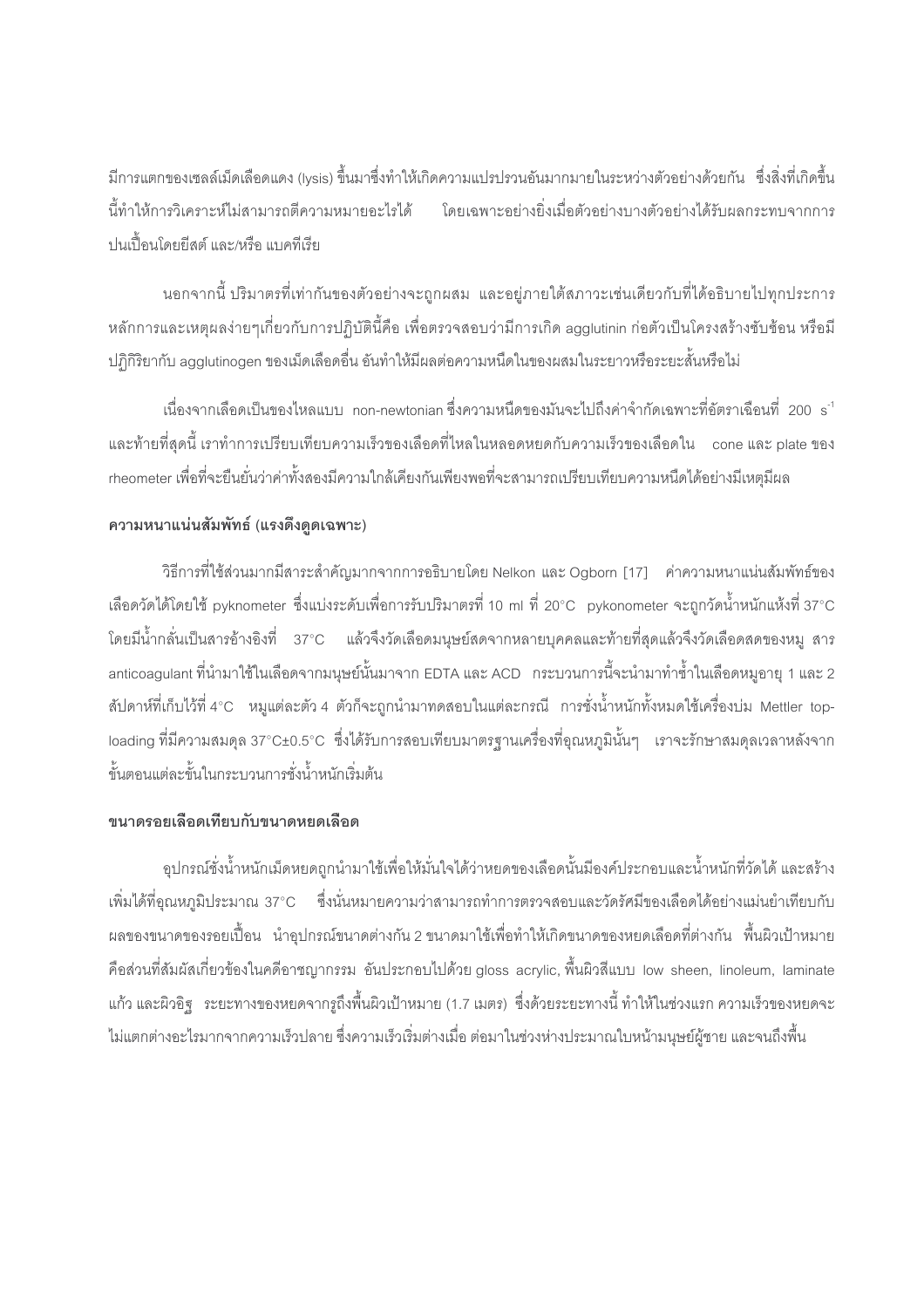## ผลการทดลองและวิจารณ์ผล

้มี 5 ปัจจัยด้วยกันที่มีผลต่อรูปร่างของหยดของเหลว นั่นคือ แรงตึงผิว แรงดันน้ำ แรงดันอากาศ การไหลเวียนภายในและ แรงดันไฟฟ้า นักวิจัยแนะนำว่า การไหลเวียนภายในมีผลกระทบน้อยต่อรูปร่างของหยดและสำหรับแรงจากไฟฟ้าก็มิได้ทำการ ทดลอง ณ การทดลองนี้ สำหรับแรงดันน้ำและแรงดันอากาศนั้นมีความซับซ้อนไปกว่าในหยดน้ำทั่วไปที่ในรูปแบบความเร็ว ปลาย ซึ่งความเร็วและทิศทางของเลือด ณ ที่เกิดเหตุอาชญากรรมมักจะมีการเปลี่ยนแปลงในการเคลื่อนที่ระหว่างในอากาศ

เลือดเป็นของเหลวที่มีลักษณะจำเพาะ ด้วยคุณสมบัติทางกายภาพ (เช่น ความสามารถในการรวมก้อน) ซึ่งสภาพเหล่านี้ ้ทำให้เกิดความซับซ้อนในการคำนวณขึ้น อย่างไรก็ตาม ช่วงเวลาการจับก้อนและแห้ง เป็นตัวกำหนดขนาด ซึ่งไม่มีส่วนเกี่ยวข้อง กับวิธีการเคลื่อนที่ของหยดเลือดในอากาศ [8]

เลือดมิใช่สื่อกลางที่ง่ายต่อการนำมาวิเคราะห์คุณลักษณะ เมื่อมันอยู่นอกร่างกายแล้ว มีกลไกมากมายที่เข้ามาเกี่ยว โยงซึ่งทำให้ของไหลเกิดลักษณะแตกต่างเฉพาะขึ้นมาอีก ในการเพิ่มขึ้นของปัจจัยทั่วๆไปต่อการเกิดการแห้งของของเหลวก็คือ ้ อุณหภูมิโดยรอบ ความขึ้น ลม สำหรับเลือดซึ่งไม่ว่าจะในรูปแบบก้อนหรือสภาพแท้ของมัน จะถูกแบ่งเป็นองค์ประกอบหลัก 2 องค์ประกอบคือ เป็นฝุ่นละออง (particulate matter) และพลาสม่า (plasma)

้ ความเร็ว ณ เมื่อเกิดการจู่โจมซึ่งทำให้เกิดการกระจายของเลือดในอากาศนั้น เกิดขึ้นเพียงเสี้ยววินาที ซึ่งหมายความว่า ้ ปัจจัยในการเกิดการรวมก้อน การแห้ง หรือการแยกตัวของเลือดเป็นอะไรที่ไม่พบเจอเลย ณ ขณะนั้น รูปแบบรอยเลือดเกิดขึ้น ิจากการเคลื่อนที่จากผู้จู่โจม ผลที่ตามมาคือหยดเลือดเล็กๆ หรือคราบเลือดที่ติดอยู่บนพื้นผิว พารามิเตอร์ข้างต้นอาจเป็นเพียง ผลที่เกิดขึ้นหากมีการต่อส้ยึดยื้อขึ้นหรือเป็นผลมาจากการจัดฉาก

้มีคณสมบัติเพียง 3 ประการเท่านั้นที่มีอิทธิพลโดยตรงต่อคณลักษณะของกระเซ็นของเลือดในอากาศและคณสมบัติของ ี<br>การเป็น non-Newtonian ของหยดเลือดหรือรอยเปื้อนเลือด นั่นคือ แรงตึงผิว ความหนืด และความถ่วงหรือความหนาแน่น จำเพาะ ทำให้เป็นสิ่งสำคัญ ที่จะต้องทราบในเรื่องการสร้างขึ้นใหม่หรือการจำลองเลือดว่า เลือดที่ใช้อยู่มีความใกล้เคียงกับเลือด ของมนุษย์ที่อยู่นอกร่างกายแล้วหรือไม่ ตัวอย่างเช่น มันเป็นเรื่องจำเป็นทั่วไปที่จะต้องใช้สาร anti-coagulant เมื่อต้องใช้เลือดใน ้ ปริมาณมาก และเป็นเรื่องผิดปกติที่จะใช้เลือดสัตว์แทนเลือดมนษย์ เลือดสัตว์มักจะได้ในปริมาณมากมาจากโรงฆ่าสัตว์ และเชื่อ ว่าเป็นเลือดที่ปราศจากเชื้อ HIV หรือ ไวรัสตับอักเสบที่มีในเลือดมนุษย์ การพิจารณาอื่นๆ คือเรื่องการทำงานของของเหลว หลังจากเก็บรักษาที่อุณหภูมิห้อง ที่ 4°C หรือที่ -70°C มีข้อมูลในเรื่องความถ่วงจำเพาะ และความหนาแน่นจำเพาะของเลือด จากสัตว์หลากชนิดเท่านั้น ที่ได้รับการรวบรวมเป็นเอกสารโดย Wintrobe [6]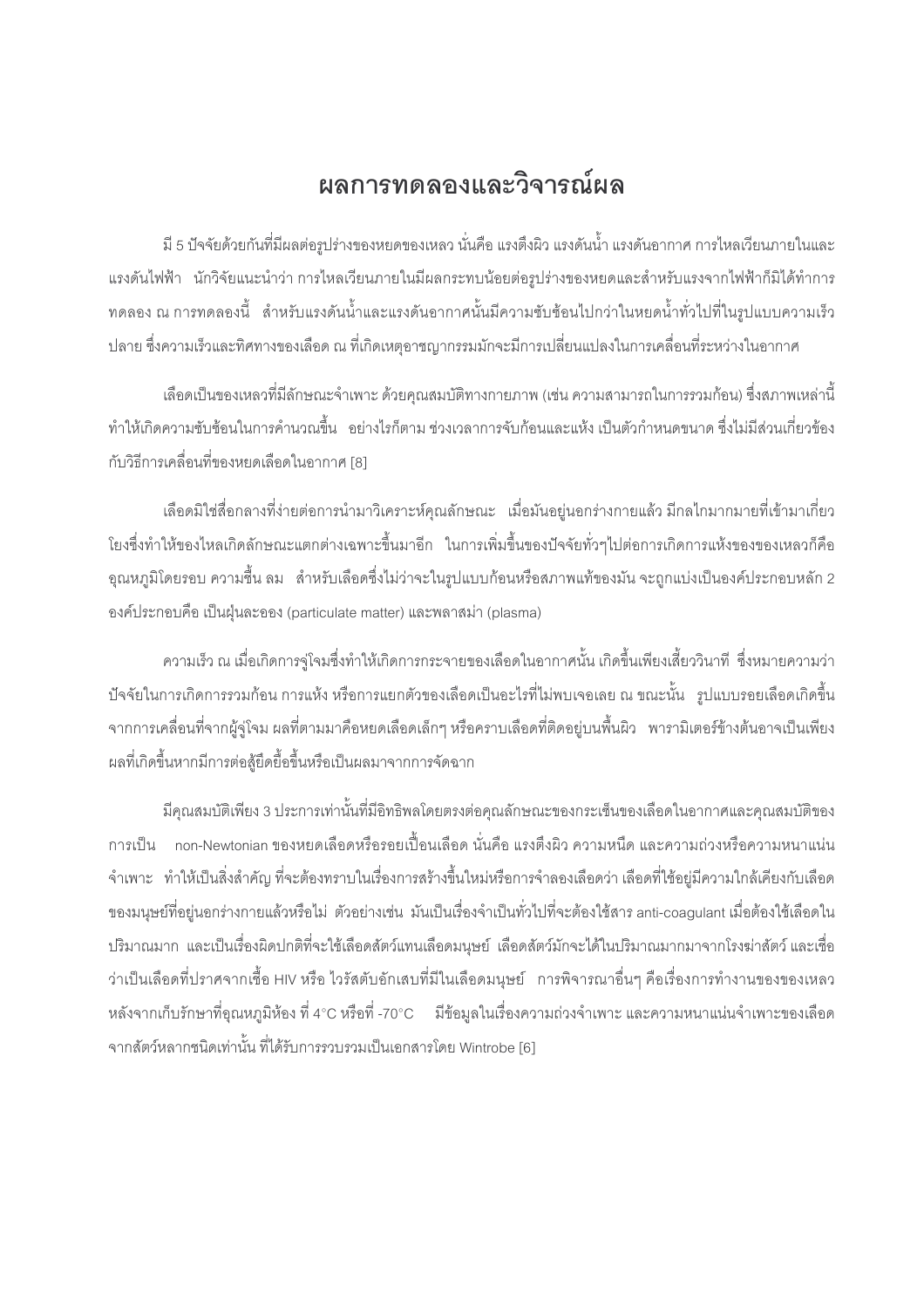### แรงตึงผิว

้วิธีการร่วงหล่นของเม็ดหยด: อปกรณ์ที่ทำให้เกิดการร่วงของหยดเลือดที่ใช้นี้ จะต้องใช้ของเหลวประมาณ 0.5 ลิตรใน การที่จะทำให้ที่หัวก็อกคงที่ 37°C±0.5°C อุปกรณ์นี้ได้ถูกนำมาใช้ ด้วยขนาดรูป 2 ขนาด กับน้ำกลั่นและให้ค่าแรงตึงผิวที่ช่วง  $6.6$ -7.0 x 10 $^2$  N/m ตารางที่ 1 ให้ค่า 7.14 x 10 $^2$  N/m เลือดสดของมนุษย์ที่เก็บรักษาใน ACD (acid citrate dextrose) ให้ค่าที่  $6.1 \times 10^{2}$  N/m Victorian Blood Transfusion Service เป็นผู้ที่ใช้สารเก็บรักษา ACD นี้

| Surface tension (x $10^2$ x N/m) |             |              |
|----------------------------------|-------------|--------------|
|                                  | drop weight | sessile drop |
| น้ำกลั่น                         | $6.6 - 7.0$ | $6.9 - 7.25$ |
| เลือดมนุษย์                      | 6.1         | $5.1 - 5.6$  |
| เลือดหมู (สด)                    | 5.1         | $5.3 - 5.8$  |
| เลือดหมู (7 วัน)                 | 5.6         | 5.3-5.65     |
| เลือดหมู (14 วัน)                | 5.7         | $5.1 - 5.6$  |

<u>ตารางที่ 1</u> ผลแรงตึงผิวที่ได้จากการชั่งน้ำหนักและวิธีการหยดที่ฐาน (sessile drop method)

<u>|-</u><br>เลือดหมูที่รวมไว้ และเก็บรักษาใน EDTA ในค่าที่ 5.1 x 10<sup>-2</sup> N/m สำหรับในเลือดสด และให้ค่าที่ 5.6 และ 5.7 x 10<sup>-2</sup> N/m ใน เลือดอายุ 1 และ 2 สัปดาห์ ตามลำดับ เก็บเลือดที่อุณหภูมิ 4°C เมื่อไม่ได้นำมาทำการทดลอง ปัญหาหลักๆ ที่เกี่ยวข้องกับ วิธีการนี้คือการที่เลือดมักจะทิ้งบางส่วนของมันไว้ที่ขอบวงกลมของปลายหลอดหยด ซึ่งเมื่อเวลาผ่านไป จะเกิดการสะสมมากๆเข้า และทำให้มีผลต่อเส้นผ่านศูนย์กลางของรูหลอดหยด ด้วยเหตุนี้ จึงจำเป็นต้องทำความสะอาดรู้ของอุปกรณ์อย่างสม่ำเสมอ นอกจากนี้ เป็นไปไม่ได้เลยที่จะใช้รูเล็ก เพราะขนาดรัศมีที่เล็ก ทำให้เกิดความคลาดเคลื่อนในค่าตรวจสอบความถูกต้องแฟ็กเตอร์ f ในสมการที่ 2 และ 3

้วิธีวัดที่ฐานเม็ด: เลือดปริมาตรน้อยๆจำเป็นต่อเทคนิคนี้ (น้อยกว่า 2 มิลลิลิตร) ซึ่งหมายความว่าตัวอย่างเลือดจากคน หลายคนจะถกนำมาวิเคราะห์กับ relative ease น้ำกลั่นให้ค่าที่ช่วง 6.9-7.25 x 10 <sup>2</sup> N/m วิเคราะห์แรงตึงผิวของเลือดที่ได้จาก บคคลทั้งหมด 5 คนได้ที่ค่า 5.1-5.7 x 10 <sup>2</sup> N/m (ตารางที่ 1) การใช้สาร anticoagulant ไม่มีผลต่อการทดลองที่ใช้ตัวอย่างใน การทดสอบน้อยๆ

ี่ ผลการทดลองแรงตึ้งผิวที่ได้จากเลือดหมู 4 ตัวใน สภาวะสด และที่ 1 และ 2 สัปดาห์ ให้ค่าที่ 5.1-5.8, 5.3-5.65 และ 5.1-5.6 x 10-2 N/m ตามลำดับ โดยมีค่าใกล้เคียงกับเลือดมนุษย์เป็นอย่างมาก นอกจากนี้ไม่พบการเปลี่ยนแปลงที่เป็น นัยสำคัญของแรงตึ่งผิวของเลือดที่เก็บที่ 4°C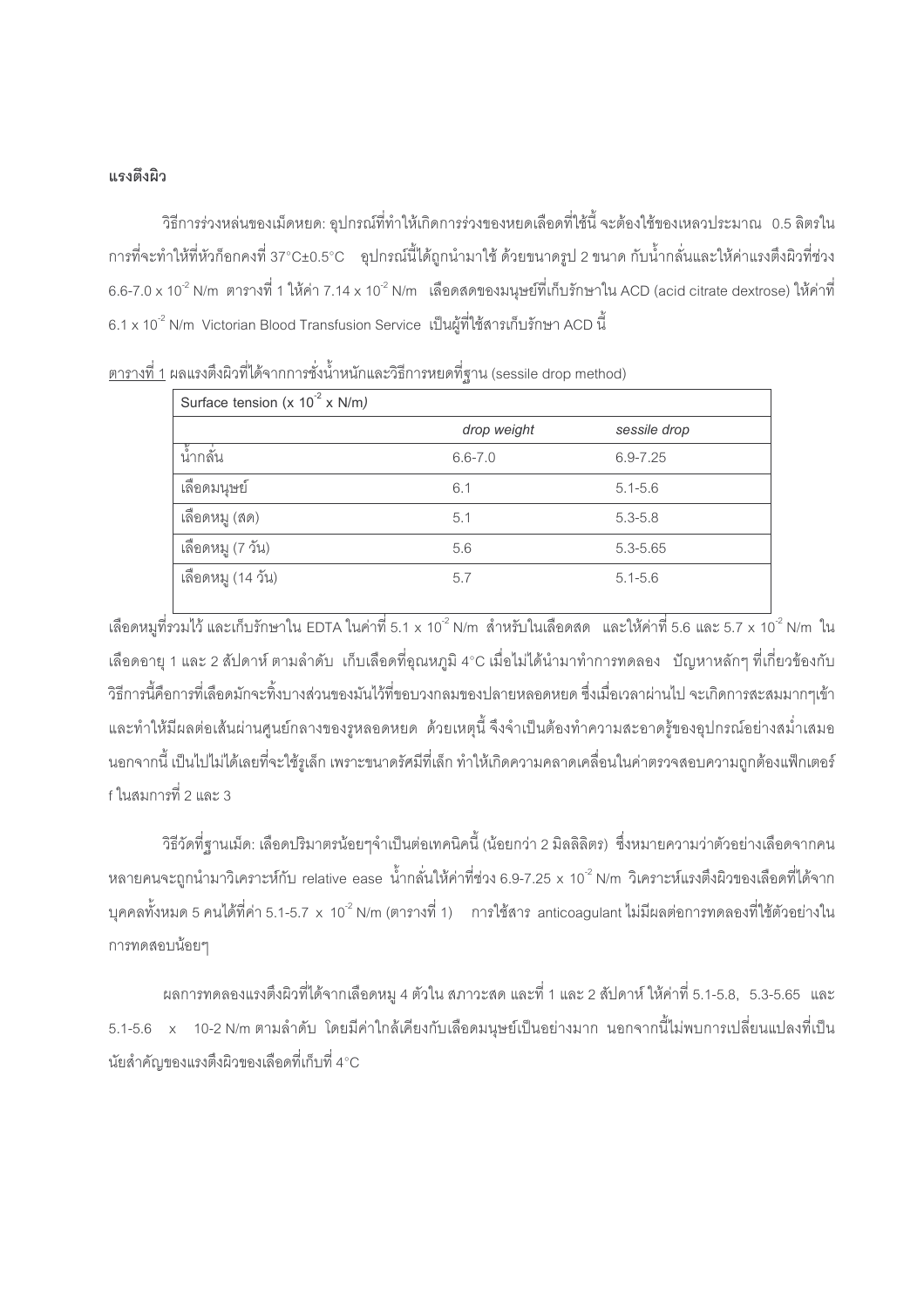### ความหนืด

ค่า Ht เป็นค่าที่นำไปสู่ความหนืดของของเหลว ค่า Ht เฉพาะสำหรับเลือดหมูมิได้มีความต่างไปจากของมนุษย์ (ตาราง ี ที่ 2) ความหนืดของเลือดหมูมีค่าสูงกว่าของมนุษย์ประมาณ 20% (ตารางที่ 3) ความแตกต่างนี้เพิ่มเป็น 60% หลังจากเก็บ เลือดไว้ที่ 4°C 2 สัปดาห์ และไม่เป็นที่น่าแปลกใจว่าการเก็บเลือด ณ อุณหภูมิร่างกายในช่วงเวลาเดียวกันนี้ ให้ผลว่าเลือดไม่ เหมาะสมแก่การใช้งานอีกต่อไป เลือดผสมที่ได้จากหมูแต่ละตัว ไม่มีผลที่วัดได้ ต่อค่าความหนืดแต่อย่างใด

<u>ตารางที่ 2</u> การเปลี่ยนแปลงค่า haemotocrit ของเลือดหมูเมื่อเวลาและอุณหภูมิเปลี่ยนไป ค่าของเลือดหมูอยู่ในช่วง : 38.9-46.3. ค่าของเลือดมนุษย์อยู่ในช่วง: 40.0-45.0.

| อายเลือด             | อณหภมิ      | QI             |
|----------------------|-------------|----------------|
|                      | $4^\circ$ C | $37^{\circ}$ C |
| Fresh pig blood 40.5 |             |                |
| 1 week old           | 44.6        | 45.0           |
| 2 weeks old          | 47.0        | 50.0           |

### <u>ตารางที่ 3</u> ช่วงของความหนืดที่ได้จากเลือดหมู ช่วงเฉพาะของเลือดมนษย์ที่มีแจ้งไว้: 3.2-4.4.

| อายเลือด                | อณหภมิ      | Γq.            |
|-------------------------|-------------|----------------|
|                         | $4^\circ$ C | $37^{\circ}$ C |
| Fresh pig blood 3.9-5.4 |             |                |
| 8 days old              | $4.9 - 6.3$ | $6.3 - 8.8$    |
| 2 weeks old             | $5.5 - 6.9$ | $6.8 - > 10$   |

้ตรวจสอบว่าความเร็วของเลือดที่กระเซ็นในอากาศมีความคล้ายกันกับเลือดในการทดลอง เป็นไปได้ที่จะสามารถคำนวณค่า ี ความเร็ว (velocity;V) ที่แรงบินสูงสุด โดยเลือกระยะ r จากศูนย์กลางของเม็ดหยดไปจนถึงจุดที่ไกลที่สุดของผิวของเม็ดหยดจะได้ เป็นสมการ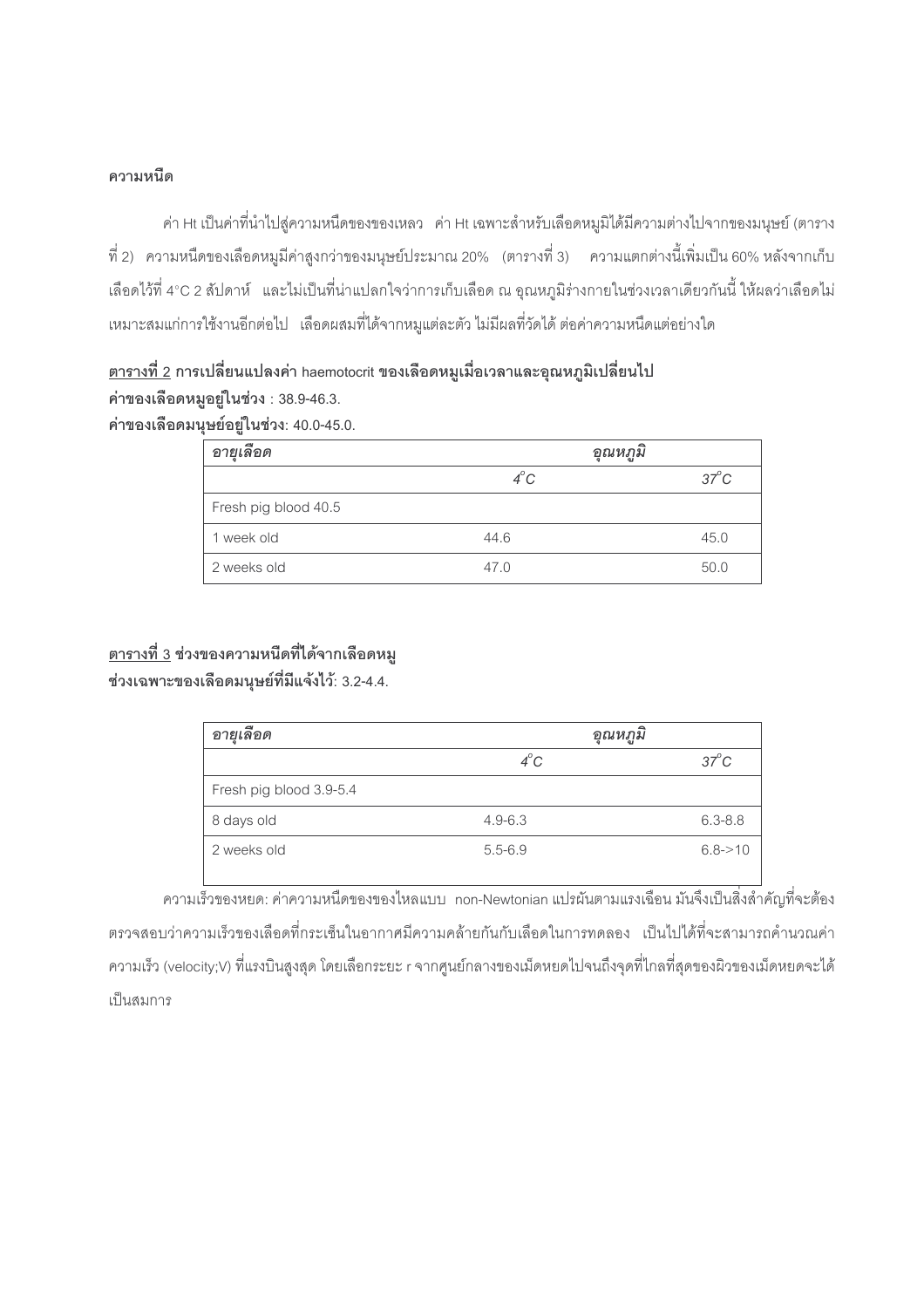$r = R + \epsilon(t)$  $(6)$ 

์ ซึ่ง R เป็นรัศมีในตำแหน่งสมดุล และ€(t) แทนการเปลี่ยนแปลงของแรงบิดในหน่วยเวลา t\_ จากทฤษฎีศักย์การไหลของการแกว่ง  $\overrightarrow{\mathcal{W}}$  V (R)

 $V_r(R)_{max} = 2aRY_{20max}$  $(7)$ โดยที่ a คือ ค่าคงที่การสมจากการวิเคราะห์ทางคณิตศาสตร์

 $\lim_{k \to \infty} \frac{1}{k!} \nabla_{\mu}(R)_{\max} = \lim_{k \to \infty} \frac{1}{k!} \nabla_{\mu}(R)_{\max}$  $(8)$ จากทฤษฎีการแกว่งของเม็ดหยด เรามี  $r_{\text{max}} = R + 2aRY_{\text{20max}}/2$  $(9)$ 

เมื่อ <sup>00</sup> คือมุมความถี่ของการแกว่ง และ Y<sub>20max</sub> คือค่าสูงสุดของ spherical harmonic function ดังนั้น a คือค่าการวัด แอมปลิจูดการแกว่ง

ิสตรนี้ทำให้เราสามารถเปรียบเทียบระหว่างความเร็วของเลือดจากเม็ดเลือด และความเร็วของเลือดระหว่าง cone กับ plate ของ rheometer ที่ใช้ในการวัดได้

ความเร็วสุดขีดอาจพบได้ในรูปแบบ R= 2.25 mm; 80%A = 0.45mm; T=0.03 s ความเร็วภายใน 30 mm/s  $(10)$ 

้ สำหรับรัศมีของ cone ใน rheometer 24 mm ที่ซึ่ง cone ถูกหมุนที่ 60 rpm ความเร็ว ณ เส้นรอบวง cone คือ  $60 \times 2\pi \times$  24/60 = 150 mm/s หยดที่เล็กกว่าจะมีช่วงการแกว่งที่ น้อยกว่า 0.3 วินาที (เช่นหยดขนาด 1.0 มม. มีช่วงเวลาที่ 0.01 วินาที) และ V,(R)<sub>max</sub> จะมีค่ามากกว่า 100 mm/s ซึ่งมค่าประมาณเท่ากับความหนืดที่วัดโดยวิธี cone/plate ที่ 60 rpm ที่ ความเร็ว ซึ่งระบุอัตราเฉื่อนที่ 230 s<sup>-1</sup>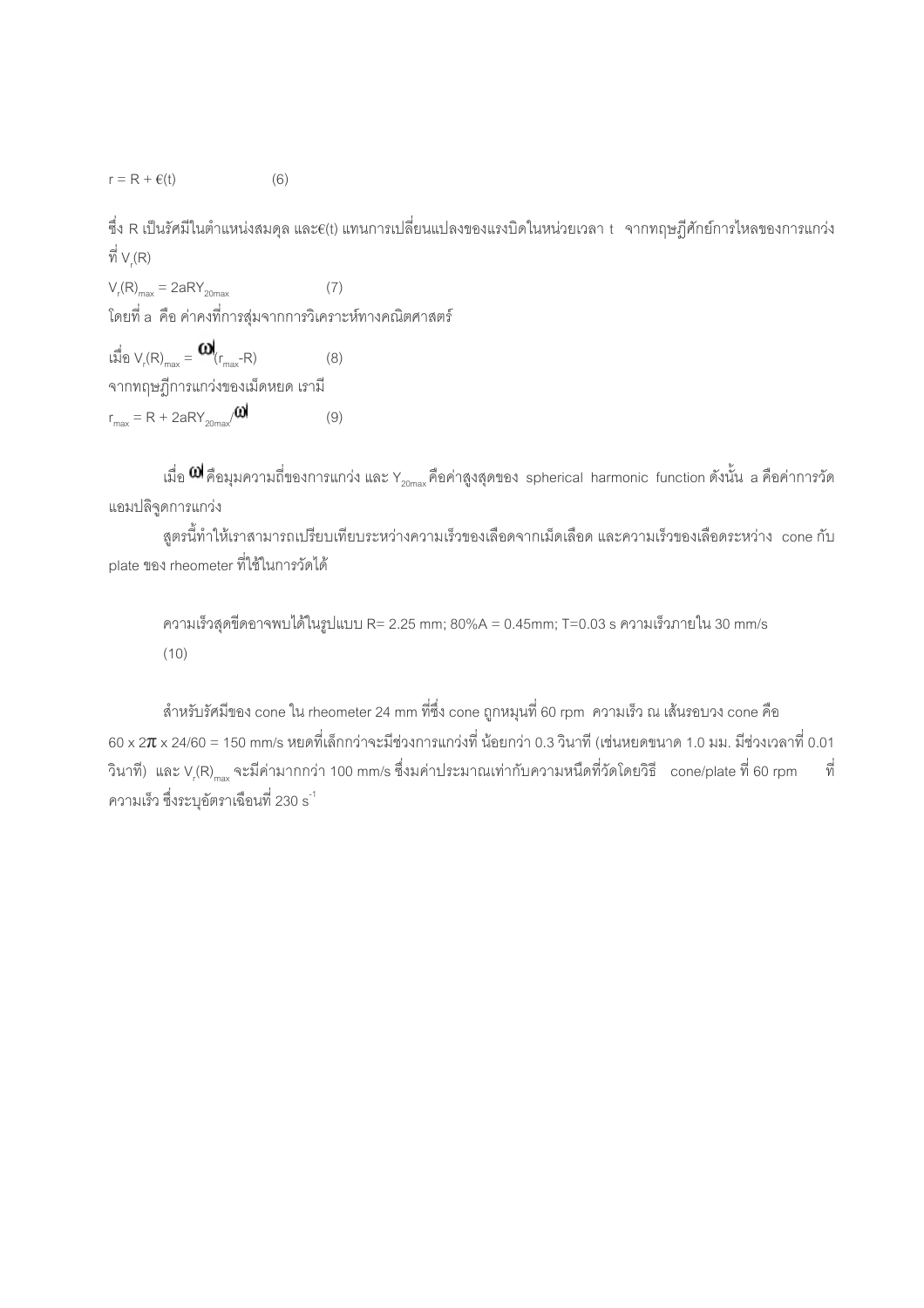## <u>ตารางที่ 4</u> ผลของอายุเลือดต่อความหนาแน่นสัมพัทธ์ในเลือดหมู สำหรับช่วงของมนุษย์ที่เคยแจ้ง : 1.052-1.063.

| <b>Blood</b>            | Specific gravity (relative density) |  |
|-------------------------|-------------------------------------|--|
| Fresh human 1,056-1,061 |                                     |  |
| Fresh pig               | 1.062                               |  |
| 1 week old pig          | 1.058                               |  |
| 2 week old pig          | 1.058                               |  |

้ค่าความหนืดของเลือดเข้าสู่ค่าจำกัดตามรูปที่ 4

### <u>ตารางที่ 5</u> ขนาดรอยเปื้อน (mm) ที่ไดจากพื้นผิวเป้าหมายที่ต่างกันโดยจากปริมาตรหยดควบคุม ขนาดของรู 2 ขนาด/ เลือดเก็บที่ 4°C ระหว่างการทดลอง

| Surface        |               |           |           |           |           |            |
|----------------|---------------|-----------|-----------|-----------|-----------|------------|
| <b>Blood</b>   | gloss acrylic | low sheen | linoleum  | laminate  | glass     | face brick |
| Fresh human    | 21.0119.8     | 20.2119.0 | 19.8118.9 | 20.0119.7 | 20.6119.3 | 20.0118.2  |
| Fresh pig      | 19.7118.6     | 19.2118.7 | 19.8119.4 | 19.9119.5 | 20.1119.8 | 18.8118.1  |
| 1 week old pig | 19.6119.0     | 19.3118.7 | 19.7119.4 | 19.7118.4 | 18.3118.2 | 19.3118.7  |
| 2 week old pig | 18.5118.3     | 18.7117.8 | 19.0118.4 | 18.9118.3 | 18.6118.2 | 18.4118.0  |

### ความหนาแน่นสัมพัทธ์

ี ความหนาแน่นสัมพัทธ์ที่วัดจากเลือดมนุษย์ที่มี ACD หรือ EDTA พบว่ามีค่าเกือบเท่าตามช่วงที่ระบุไว้ (1.052-1.063 versus1.056-1.061) [16] ค่าที่วัดได้จากเลือดหมูสด และเลือดอายุ 1 และ 2 สัปดาห์ก็มิได้มีค่าแตกต่างจากค่าในเลือดมนุษย์ที่ ค่า 1.062, 1.058 และ 1.058 ตามลำดับ (ตารางที่ 4)

### ขนาดของรอยเลือดกับขนาดของเม็ดหยดเลือด

ช่วงขนาดรอยเลือดที่ผลิตจากหลอดหยอดที่ควบคุมขนาดของหยดดูได้ที่ตารางที่ 5 อาจเคยได้พบเห็นมาว่า ขนาดของ ้ รอยแสดงถึงความแปรผันของพื้นผิวเป้าหมายเล็กน้อย - ซึ่งเราควรจะจดจำไว้เสมอว่า พื้นผิวที่ใช้มิได้เหมือนกับพรมหรือผ้า เนื่อ จากมันไม่สามารถดูดซับได้ รอยเปื้อยเลือดบนวัสดุที่ดูดซับได้นั้นไม่มีผลต่อขนาดหรือทิศทางของเม็ดหยดที่ร่วงลงมา พบว่าไม่ ้มีความแตกต่างอันเป็นนัยสำคัญใดๆระหว่างเส้นผ่านศูนย์กลางของเลือดคน หรือเลือดหมู อย่างไรก็ตาม มีแนวโน้มที่ค่อนข้าง ้ชัดเจนในเรื่องการลดลงเล็กน้อยของขนาดของเลือดหมที่มีอาย เนื่องมาจากการขาดแรงตึงผิวเมื่อเวลาผ่านไปนั่นเอง ซึ่งนั่นอาจ ้<br>เนื่องมาจากการเปลี่ยนแปลงคุณสมบัติการเสียดทาน (ความหนืด) ของเลือดเมื่อเวลาผ่านไป เพราะเซลล์เลือดมีการ Iysis และ ย่อยสลายไปตามการเวลา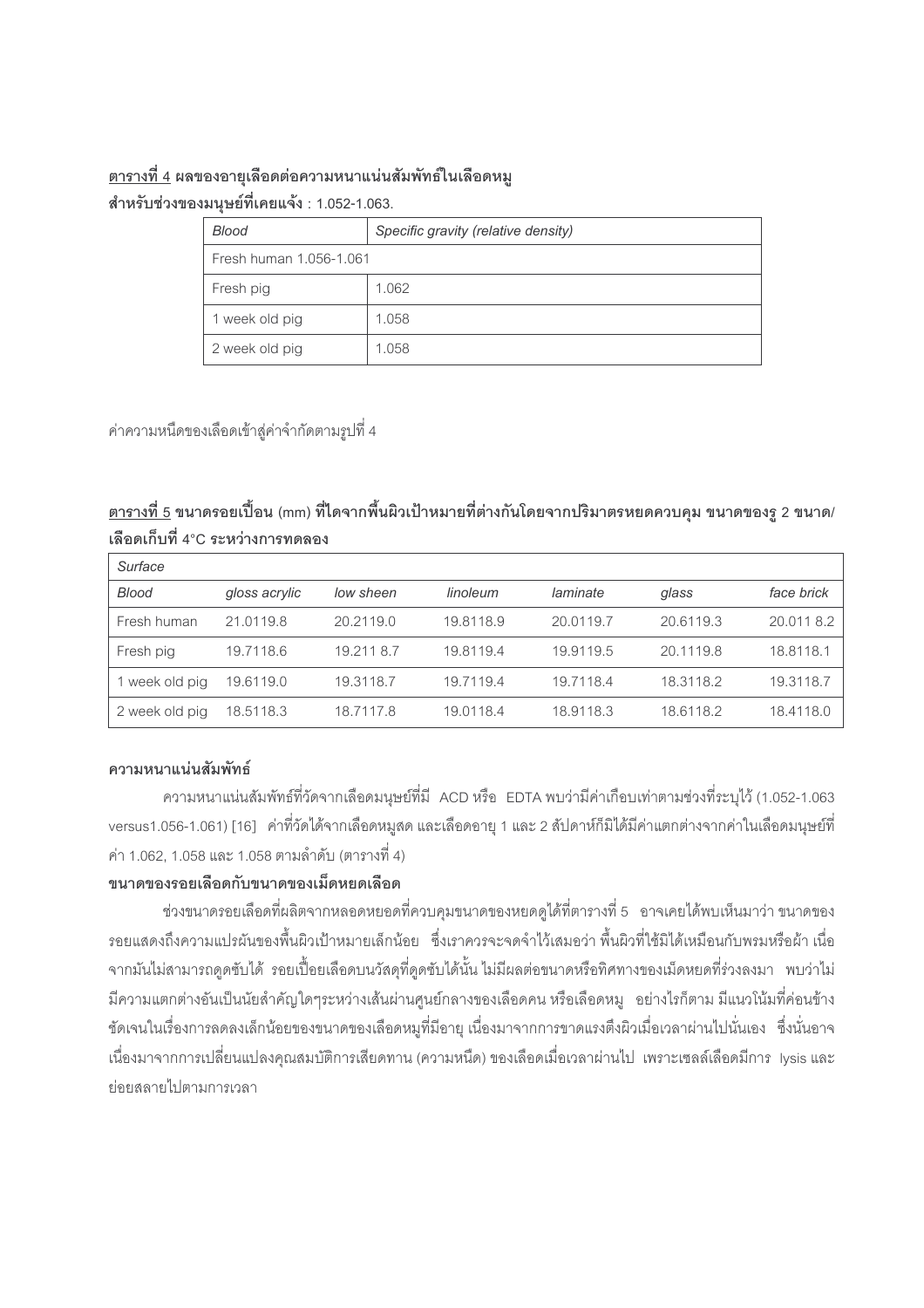รูขนาดต่างกัน 2 รูที่นำมาใช้นั้น พบว่า ความกว้างของรอยเปื้อนที่พบบนพื้นผิวที่นำมาทดสอบนั้นมีค่าที่ 4.5-5.0 เท่าของ ้<br>เส้นผ่านศูนย์กลางของเม็ดหยด ที่ 37°C ซึ่งนั่นทำให้มาตรวัดของ ขนาดหยดเลือดลอย (flying drop) ซึ่งตกลงสู่พื้นใดๆ ที่ไม่ซึม ชับ ผลการทดลองนี้ยังเป็นผลที่ได้ตรงกับนักวิจัยท่านอื่นๆ ที่ใช้น้ำและสารที่พวกเขาเตรียมเองสำหรับการทดลอง [20]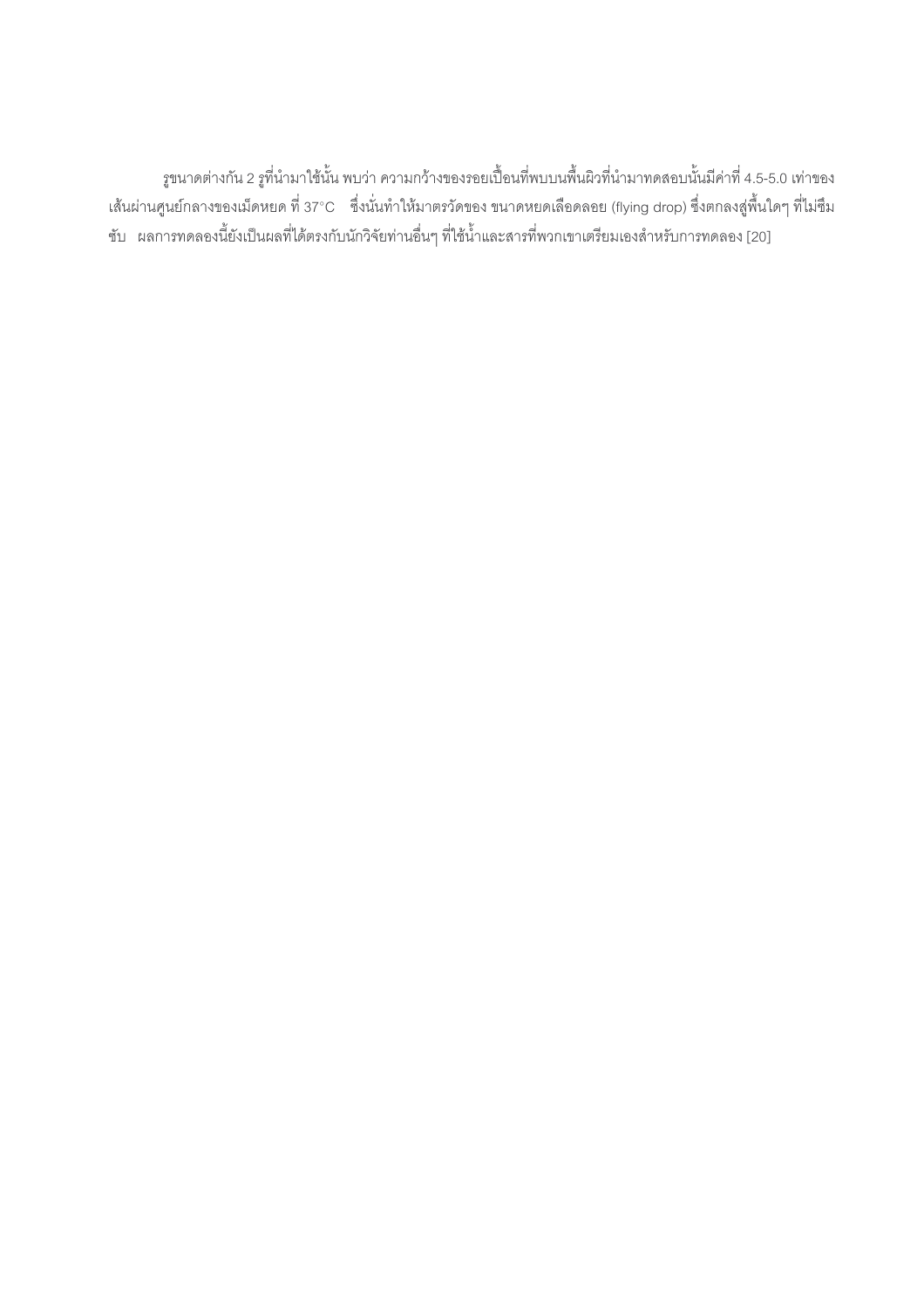## สรุปผลการทดลอง

การเปรียบเทียบระหว่างเลือดมนุษย์สดและเลือดหมูที่มีทั้งสดและมีอายุโดยใช้พารามิเตอร์ของ แรงตึงผิว ความหนืด และความหนาแน่นสัมพัทธ์นี้ แสดงให้เห็นถึงความคล้ายคลึงของเลือดจาก 2 แหล่ง ซึ่งนั่นหมายความว่าเราสามารถใช้เลือดหมู แทนเลือดมนุษย์ในการจำลองสถานการณ์คดีอาชญกรรมหรือใช้ในจุดประสงค์ทางการศึกษาก็ย่อมได้แม้ว่าเลือดของหมูจะถูกเก็บ ้ไว้เป็นเวลา 2 สัปดาห์ที่ 4°C ก็ตาม อย่างไรก็ตาม ควรรับทราบไว้อยู่เสมอว่า ความหนืดของเลือดหมูมีค่าสูงกว่าในเลือดมนุษย์ และนั่นทำให้หยดเล็ดหมาดกว่า และบิดตัวได้ง่ายกว่าในเลือดมนุษย์ ขอบเขตของผลกระทบและนัยสำคัญนี้ควรจะถูกนำมา ตรวจสอบโดยการคำนวณ

ท้ายที่สุดนี้ ความจริงที่ว่าอัตราส่วนรอยเปื้อนของเลือดมนุษย์/เส้นผ่านศูนย์กลางหยดเลือด (4.5-5.0) ที่สามารถ เปรียบเทียบได้กับเลือดหมูได้นี้ ไม่เพียงแต่สามารถทำให้กะประมาณขนาดหยดเลือดเท่านั้น แต่สามารถใช้ได้อย่างปลอดภัย สะดวก เป็นอีกทางเลือกหนึ่งเพื่อเมื่อเลือดมนุษย์มีเชื้อโรคปะปนอยู่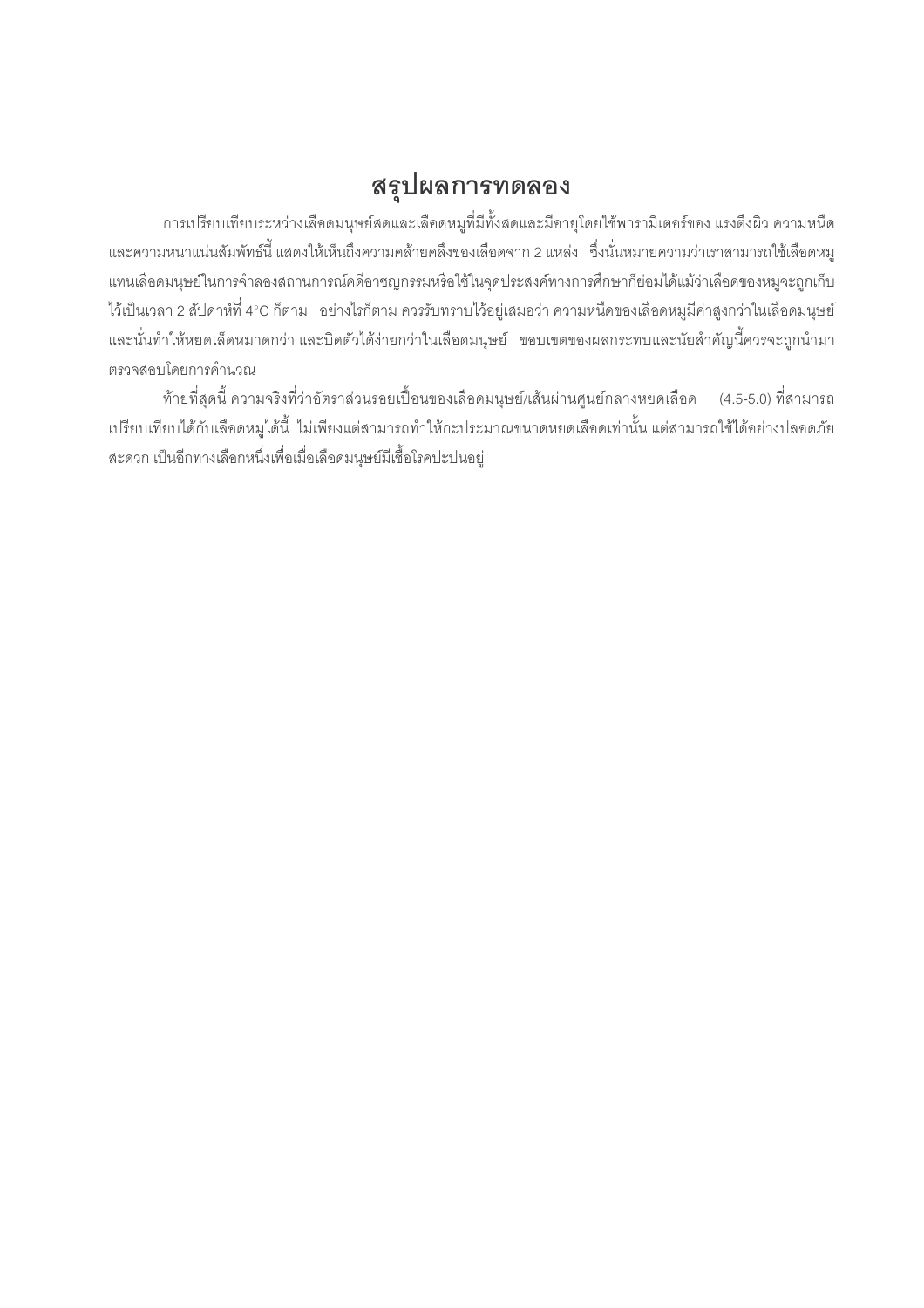## เอกสารอ้างอิง

#### References

1. MacDonell HL. Bloodstain Pattern Interpretation. New York :Laboratory of Forensic Science Publishers, 1982.

2. MacDonell HL. Bloodstain Patterns. New York: Laboratory of Forensic Science Publishers, 1993.

3. Laber TL and Epstein BP. Bloodstain Pattern Analysis. Minneapolis, MN: Callan Publishing, Inc., 1983.

4. Stephens BG and Allen TB. Backspatter of Blood from Gunshot Wounds - Observations and Experimental Simulation. Journal of Forensic Sciences 1983; 28(2): 437439.

5. Eckert WG and James SH. Interpretation of Bloodstain Evidence at Crime Scenes. The Netherlands: Elsevier Science Publishing Co., Inc., 1989.

6.Schreiber G. Synthesis, Processing and Secretion of Plasma Proteins by the Liver and Other Organs and their Regulation. In: The Plasma Proteins, Vol. V, 2nd edition. Sydney: Academic Press, 1987.

7. Adamson A. Physical Chemistry of Surfaces. 3rd edition. New York: Interscience, Wiley, 1976: 145.

8. Harkins WD and Brown FE. The determination of surface tension(free surface energy) and the weight of falling drops: the surface tension of water and benzene by the capillary height method.

9.Journal of the American Chemical Society 1919; 41: 499-523.Burdon RS. The surface tension of mercury in a silica apparatus. Transactions of the Faraday Society 1932; XXVIII: 866876.

10. Wells RE, Denton R and Merrill EW. Measurement of viscosity of biologic fluids by cone plate viscometer. Journal of Laboratory and Clinical Medicine 1961; 57(4): 6464556.

11. Stuart J. Measurement of blood rheology. Hematology 1968; August/ September edition: 19-21.

12. Charm SE and Kurland GS. A Comparison of Couette, Cone and Plate and Capillary Tube Viscometer for Blood. 5th European Conference Microcirculation, Gothenburg 1968. Bibliotheca Anatomica; 10: 85-91.